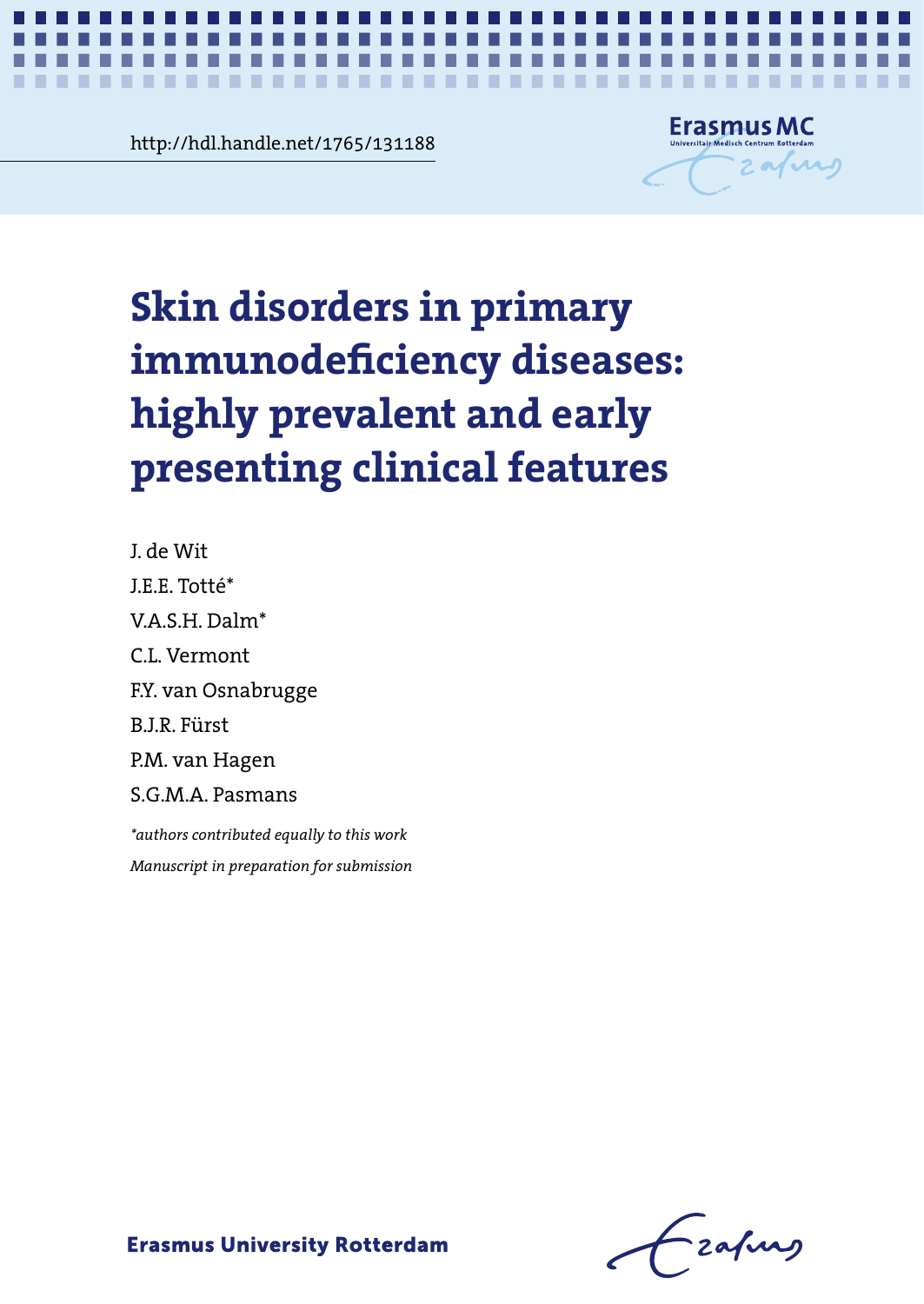# **ABSTRACT**

#### **Background**

Skin disorders are common clinical features in primary immunodeficiency diseases (PIDs) and may even precede diagnoses of PIDs for years. Most studies have focused on the prevalence of skin disorders in PIDs in Middle-Eastern countries.

#### **Objective**

To determine the prevalence and nature of skin disorders in Dutch children and adults with PIDs compared to partner-controls.

#### **Methods**

A partner-controlled questionnaire-based study was performed to evaluate skin disorders in PIDs. In a subsequent observational study in a subgroup of patients with possible *Staphylococcus* (*S.*) *aureus*-related skin disorders we determined the presence of skin disorders by physical examination and *S. aureus* on the lesional skin by culture.

#### **Results**

Forty-five children and 207 adults with PIDs, and 56 partner-controls completed the questionnaire. Thirty two (71.1%) children and 166 (80.2%) adults reported a history of skin disorders, compared with 23 (41.1%, *p*<0.001) partner-controls. (Atopic) dermatitis was the most common presenting manifestation in patients and partner-controls. Skin infections and nail disorders were reported more frequently in patients than in partner-controls. Skin disorders in adult patients developed at a mean age of 20.9 (SD 22.0) years; 20.3 (SD 20.5) years before diagnoses of PID, and in partner-controls at 33.7 (SD 26.6) years (*p*=0.02). Skin cultures were positive for *S. aureus* in 40.0% (12/30 cultures, 9/22 adult PID patients).

### **Conclusion**

In PIDs, skin disorders are more prevalent and develop at an earlier age compared with partner-controls. Early recognition of skin disorders in combination with other warning signs could improve earlier diagnosis in PID.

Frafing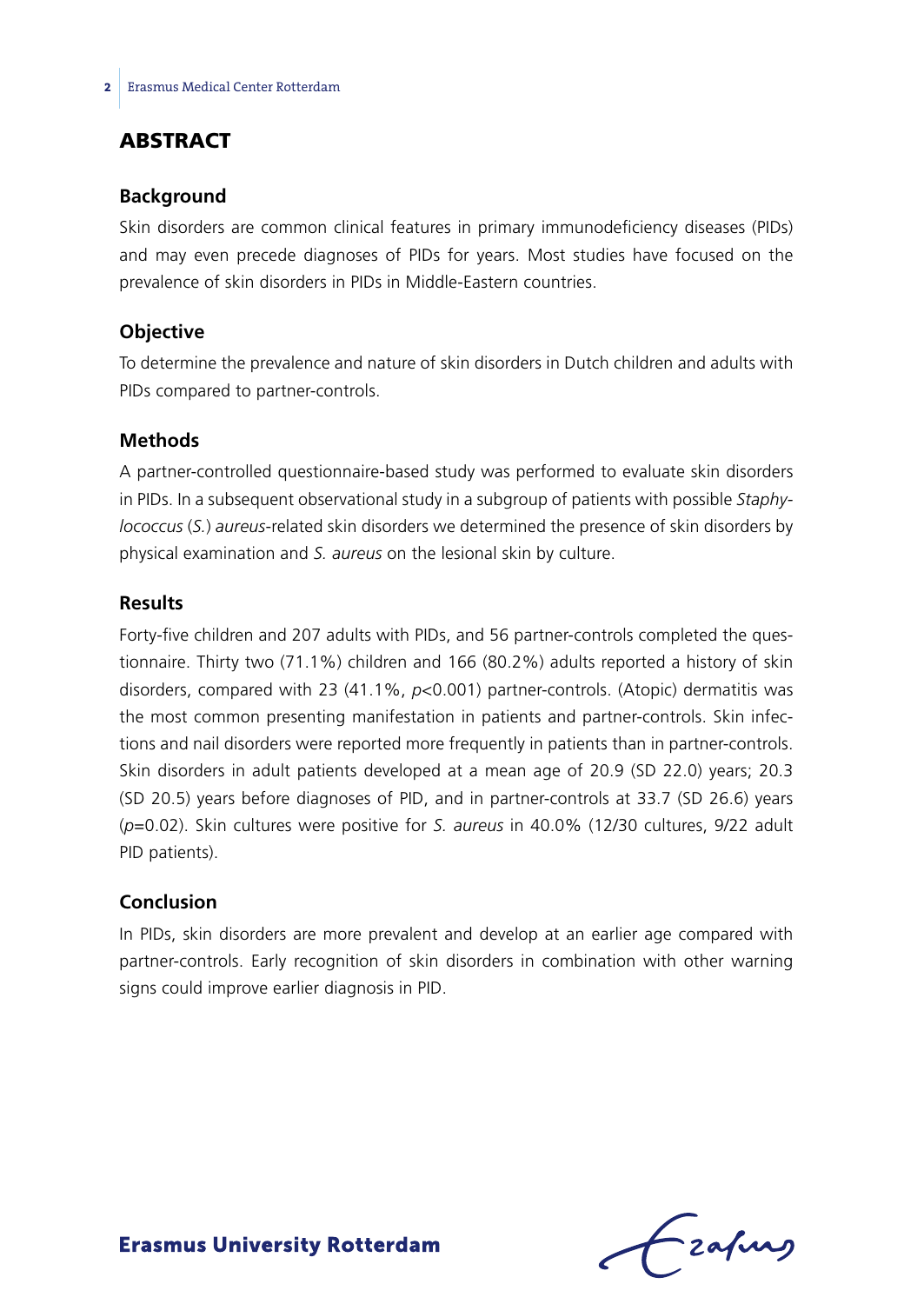### **INTRODUCTION**

Primary immunodeficiency diseases (PIDs) encompass a heterogeneous group of more than 300 inheritable defects of immunity caused by variants in genes encoding functional proteins of human immune cells.<sup>1,2</sup> The worldwide prevalence of PIDs is estimated at 1 in 2000 live births of which the majority is due to highly consanguineous populations in the Middle-East region.<sup>2,3</sup> PIDs are typically characterized by recurrent and/or severe infections. Additionally, patients may suffer from autoimmunity, autoinflammation, malignancy and allergic disorders.<sup>4-6</sup> A systematic review showed that skin manifestations based on these pathological processes represent an important clinical feature in patients with PIDs.<sup>7</sup> *Staphylococcus* (*S.*) *aureus* induced skin infections were found to be the most common infectious skin disorders reported in PIDs. $8-10$  Dermatitis turned out to be one of the most prominent non-infectious skin manifestations in PIDs, in which *S. aureus* has been suggested to play a role in its multifactorial pathogenesis.<sup>11</sup> However, most data originate from Middle-Eastern countries because of their high PID prevalence, and the prevalence and nature of PID-associated skin disorders in the western world remain largely unknown.

The quality of life (QoL) of patients with PIDs is lower for both mental and physical components compared with healthy controls and patients with other chronic diseases. This is mainly caused by the high number of hospitalizations, functional limitations and/ or delayed diagnosis.<sup>12-16</sup> Delay in diagnoses and treatment of PIDs can lead to significant morbidity and even mortality.17 The diagnostic delay of PIDs in the Netherlands ranges from 0 years for T-cell deficiencies, and autoimmune and immune dysregulation syndromes to 14.5 years for defects in innate immunity.<sup>18</sup> As a consequence, these inherited PIDs are diagnosed at a median age of 0 to 19.0 years, respectively.<sup>18</sup> Therefore, warning signs, including occurrence of repetitive (respiratory tract) infections or a family history of PID, have been developed to improve early recognition of an underlying PID.<sup>19</sup>

Skin disorders have been described as prominent clinical feature in PIDs and may even precede the diagnosis of PID. Studies on PID cohorts have demonstrated that skin manifestations preceded and were the basis for 31.8-78.9% of the PID diagnoses.<sup>20,21</sup> In this context, increased attention for skin manifestations as signal function of PIDs in combination with presence of the currently used warning signs of PIDs could improve earlier diagnoses of PIDs.

The aim of this study is to evaluate prevalence and nature of (presenting) skin disorders in a population of Dutch children and adults with a PID compared to partner-controls. Secondly, we assessed the influence of skin disorders on the health-related QoL (HR-QoL) and the prevalence of *S. aureus* on the skin and nose in patients with a skin disorder with possible *S. aureus*-related etiology.

Czafurg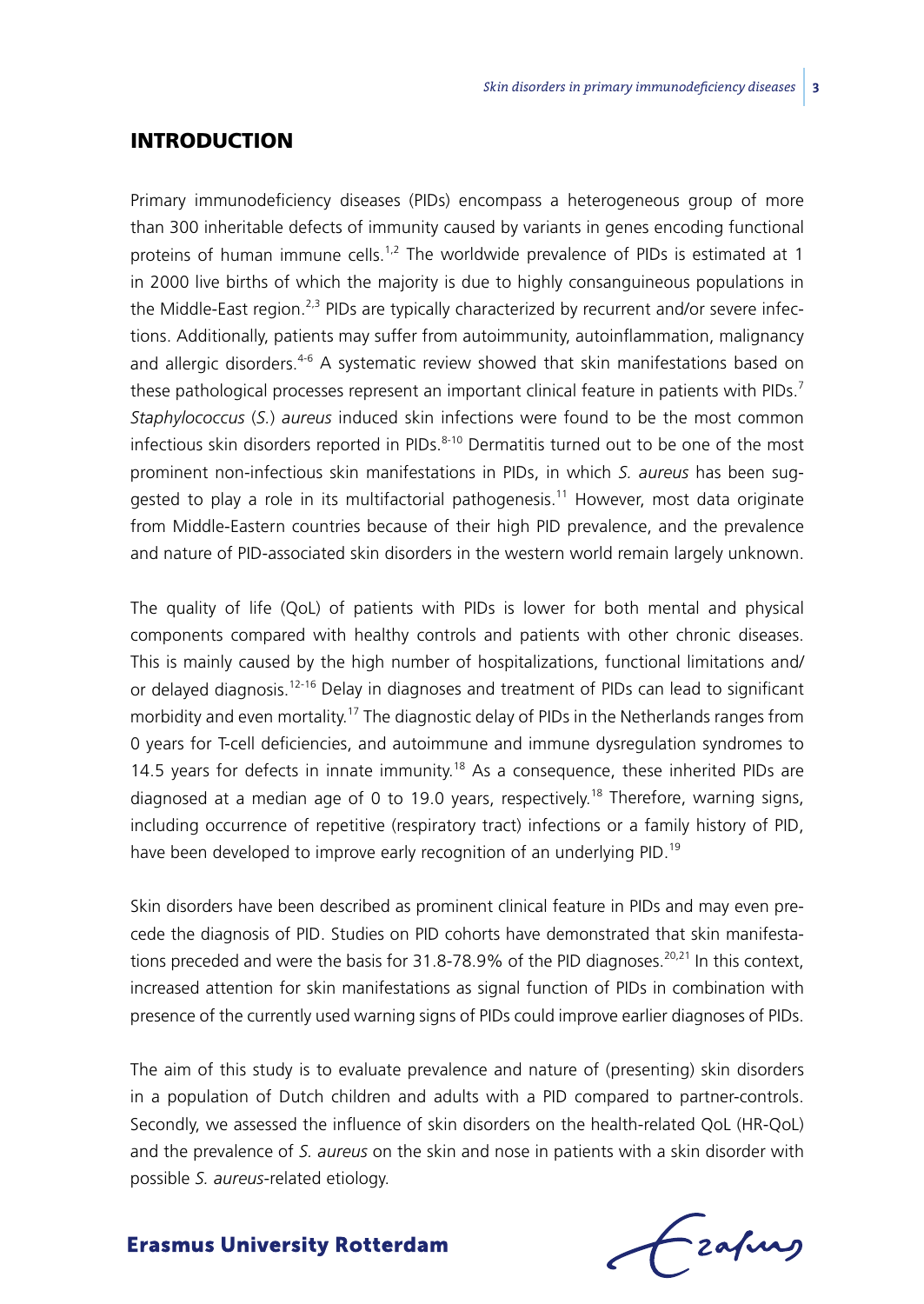## **METHODS**

#### **Study design**

A retrospective adult partner-controlled questionnaire-based study on the prevalence of skin disorders in PIDs and the effect on HR-QoL was followed by a prospective observational clinical study in adult patients suspected of *S. aureus*-related skin disorders to confirm the patient-reported skin disorders by a dermatologist and determine the presence of *S. aureus*  on the skin and in the nose. The study was designed and conducted by the department of Dermatology, department of Internal Medicine, division of Clinical Immunology, and department of Pediatrics, division of Infectious Diseases, of the Erasmus MC University Medical Center, Rotterdam, The Netherlands. The study procedures were approved by the institutional review board of the Erasmus MC University Medical Center (MEC-2018-1260 and MEC-2018- 1425). All patients aged 16 years or older provided written informed consent themselves. For children below 12 years, both parents or guardians signed, and for children aged 12-16 years both the adolescent and both parents or caregivers signed, in accordance with the Dutch law.

#### **Study population**

The questionnaire-based study included patients of all ages with a PID diagnosis according to Picard et al.<sup>1</sup>. All patients diagnosed with a PID providing written informed consent are prospectively registered in an ongoing database from the end of 2013 (MEC-2013-026). We selected patients from the database until September 2018. Patients who underwent a curative hematopoietic stem cell transplantation were excluded from this study. Eligible patients or their parent/caregiver (patients <16 years) should have the ability to read and understand the Dutch language. The control group consisted of partners of adult patients who completed the questionnaire and were not deceased in order to correct for environmental factors regardless of genetic influences, which might be involved in development of atopic manifestations in PIDs. Adult patients (≥18 years) who reported to have an active skin disorder with possible *S. aureus*-related etiology, including (atopic) dermatitis, seborrheic dermatitis, nummular eczema, furuncles, impetigo, folliculitis, skin abscesses, erythroderma, cellulitis, perleche, paronychia, and a skin rash with unknown origin, in the questionnaire were eligible for the observational study.

#### **Outcome measurements**

The primary outcome of the questionnaire-based study was the self-reported prevalence of skin disorders in children (by parent/caregiver) and adults with PIDs compared to adult partner-controls. Skin disorders evaluated in our cohort included 70 specified skin manifestations, which are frequently reported in PIDs, based on a systematic literature search.<sup>7</sup> Secondary outcomes were the self-reported prevalence of skin disorders with possible *S. aureus*-related etiology, the delay between the first skin disorder and PID diagnosis, and

Frahing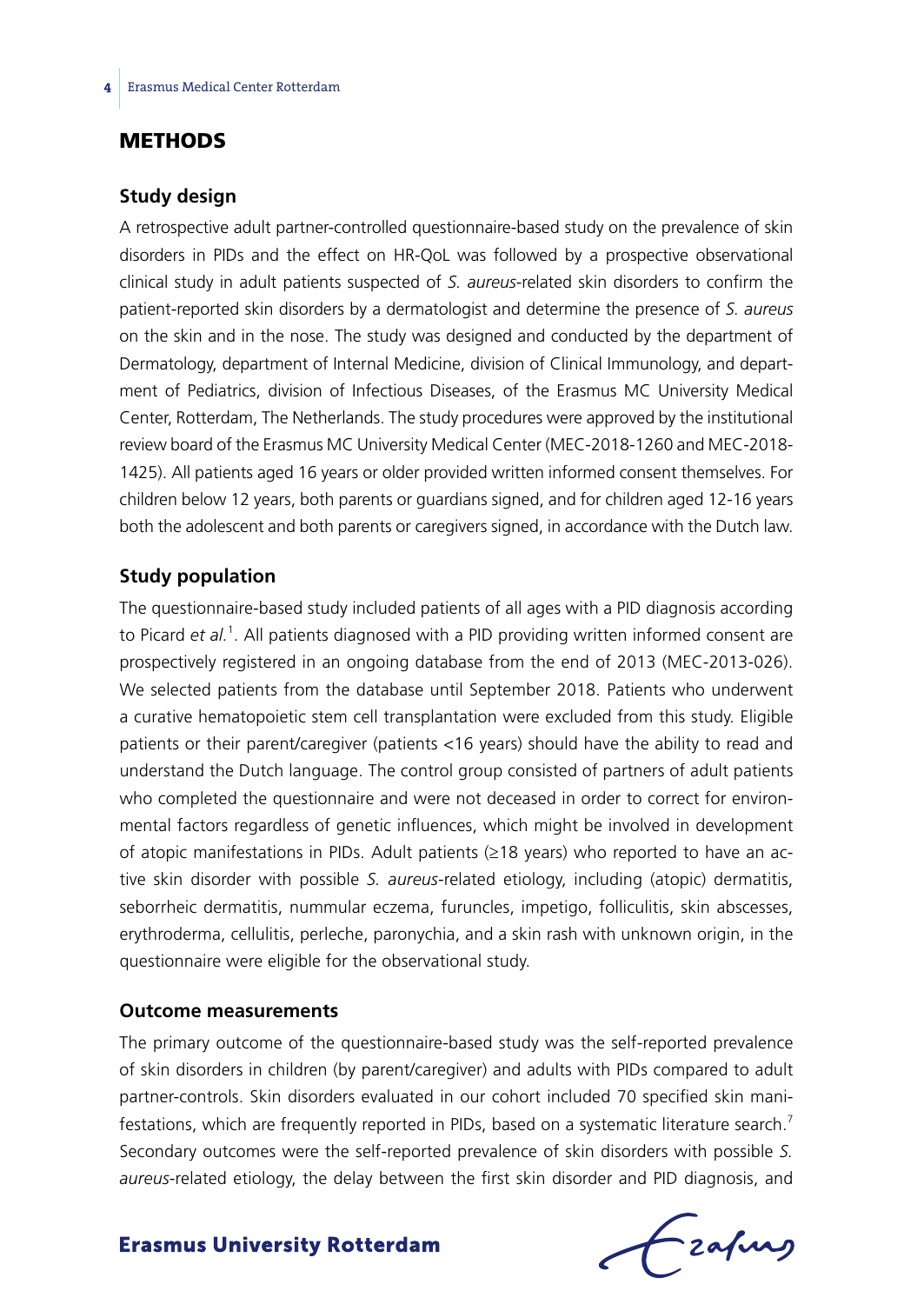the influence of skin disorders on the HR-QoL (Appendix 1). In the observational clinical study, skin inspection was performed to confirm the patient-reported skin disorders by a dermatologist. Additionally, the prevalence of *S. aureus* on the lesional skin and nose of patients with an active skin disorder with possible *S. aureus*-related etiology was assessed by semi-quantitative culture.

#### **Study procedures**

A questionnaire was sent by mail to 79 pediatric and 360 adult patients with PIDs between October 2017 and September 2018. Adult patients who completed the questionnaire and reported a skin disorder with possible *S. aureus*-related etiology were contacted by telephone to verify the diagnosis. Patients with an active skin disorder at the moment of screening were invited to participate in the observational clinical study. During a subsequently scheduled study visit the skin was systematically inspected by the clinical study physician (JdW and SP) to diagnose and report specific skin disorders. Furthermore, swabs were collected of the lesional skin and nose. Patients with a positive *S. aureus* skin culture were cultured from the same lesional skin location at a second time point, at least two weeks after the first culture, to determine persistent colonization (Appendix 2).

#### **Statistical analysis**

The prevalence of skin disorders, diagnostic delay, QoL and presence of *S. aureus* on the skin and in the nose were presented as mean and standard deviation (SD) for normally distributed continuous data or otherwise as median and interquartile range (IQR). The difference in prevalence of skin disorders between adult patients and partner-controls was analyzed using a Chi-Square test or Fisher's Exact test. Basic descriptive statistics and tests were performed using SPSS version 25.0 for windows (IBM Corporation, Armonk, NY). The HR-QoL of pediatric (TAPQOL and Kidscreen-27) and adult (SF-36) patients and partnercontrols were compared with adequate reference populations (Appendix 3).<sup>22-24</sup>

# **RESULTS**

## **Patient characteristics**

Questionnaires were completed and returned by 57.4% (45 pediatric and 207 adult) patients (Figure 1). Demographic and disease characteristics were comparable between responders and non-responders, but adult responders had a higher age compared with adult non-responders and more often had a history of skin disorders based on medical records (data not shown). Median age of the included patients was 46.3 (IQR 23.5-61.2) years; children had a median age of 11.2 (IQR 7.1-15.5) years and adults of 53.2 (IQR 37.1-64.6) years. One hundred and twenty (46.9%) patients were male and 248 (98.4%)

frafing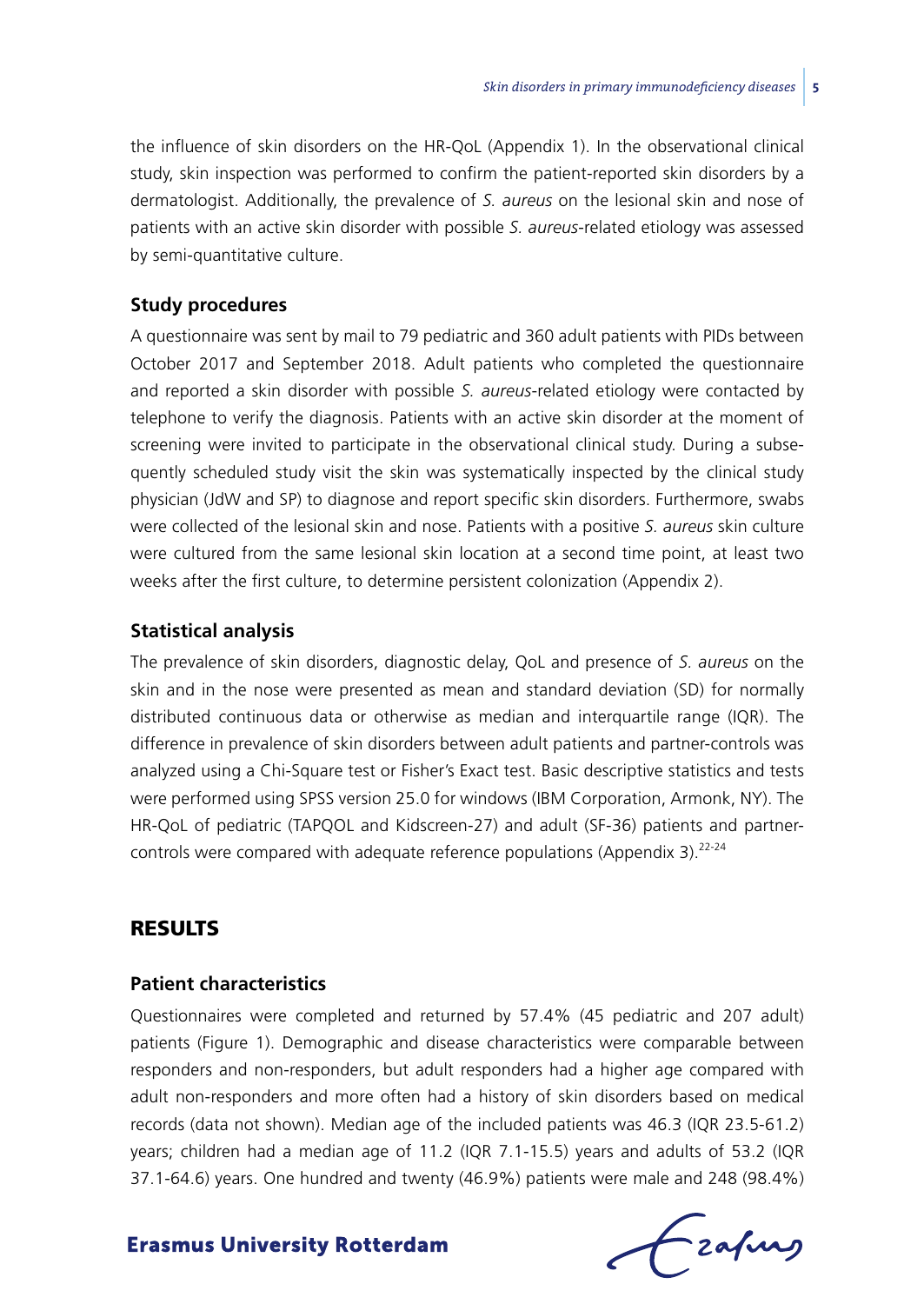#### **6** Erasmus Medical Center Rotterdam

were of Caucasian race. The majority of patients (86.6%) had a predominant antibody deficiency (PAD) according to the 2017 international union of immunological societies (IUIS) phenotypic classification for primary immunodeficiencies (Table 1).25 Mean age at time of diagnosis of the PID was 4.5 (SD 4.2) years in pediatric patients and 41.8 (SD 20.0) years in adult patients. The first classical PID symptom preceded the PID diagnosis 3.2 (SD 3.7) and 15.9 (SD 17.7) years, respectively. Classical symptoms were present at a mean age of 1.4 (SD 2.2) years in children and 25.3 (SD 22.8) years in adults and included mainly upper and lower respiratory tract infections (46.7% and 58.0%, respectively).



**Figure 1.** Flowchart of the study design

#### **Partner-control characteristics**

Five patients with PIDs died after completing the questionnaire. Therefore, 202 partners of adult patients were sent a questionnaire. A total of 56 (27.7%) questionnaires of partnercontrols were completed and included in this study. Partner-controls had a median age of 59.3 (IQR 46.2-69.8) years and 34 (60.7%) were male.

Frafing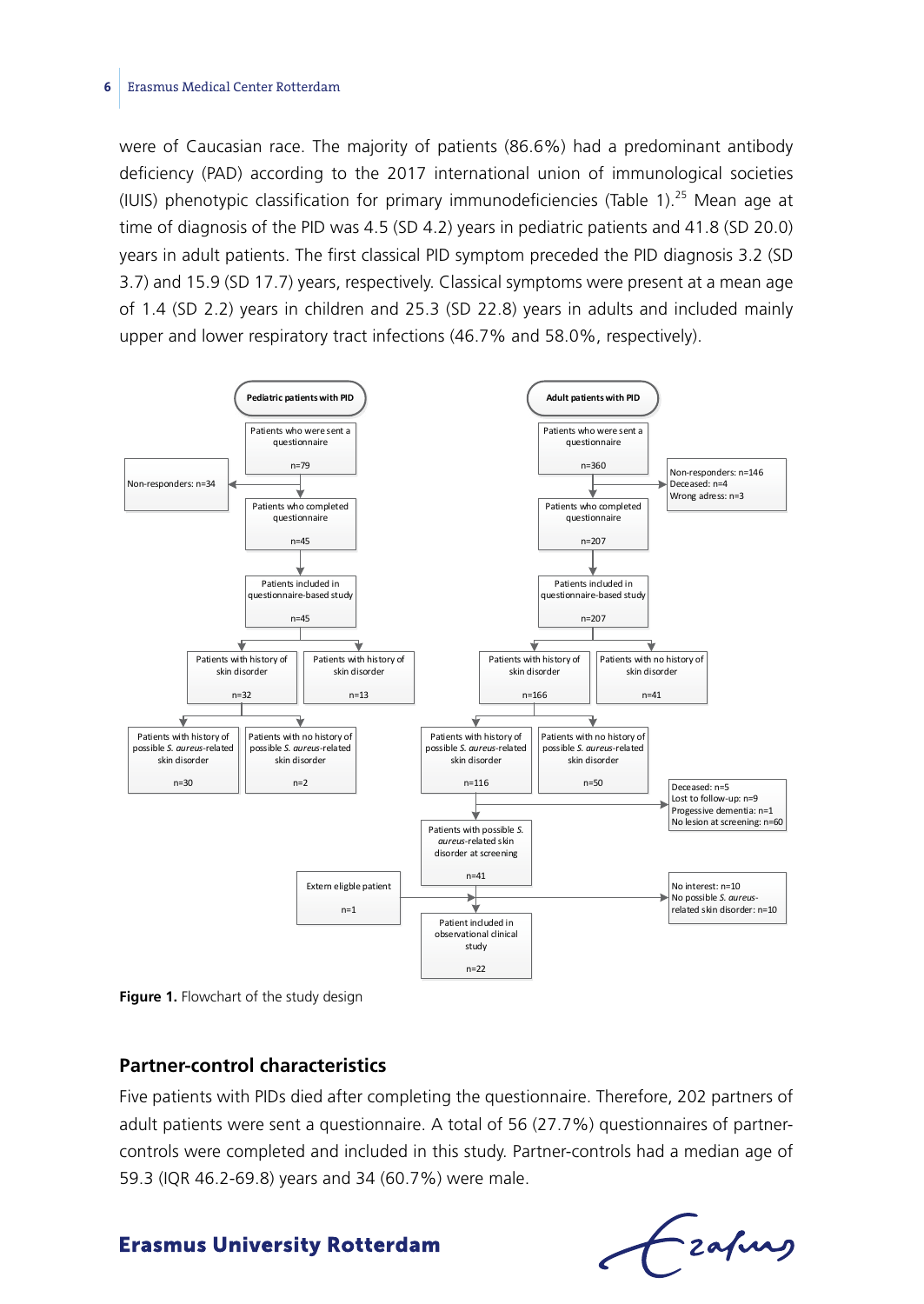|                                                                |                                 | Questionnaire-based study             |                                              | <b>Observational</b><br>clinical study |
|----------------------------------------------------------------|---------------------------------|---------------------------------------|----------------------------------------------|----------------------------------------|
|                                                                | Pediatric<br>patients<br>(n=45) | <b>Adult</b><br>patients<br>$(n=207)$ | <b>Adult</b><br>partner-controls<br>$(n=56)$ | <b>Adult patients</b><br>$(n=22)$      |
| Age                                                            |                                 |                                       |                                              |                                        |
| median (IQR)                                                   | 11.2<br>$(7.1 - 15.5)$          | 53.2<br>$(37.1 - 64.6)$               | 59.3<br>$(46.2 - 69.8)^1$                    | 48.0<br>$(43.5 - 56.8)$                |
| Sex, male                                                      |                                 |                                       |                                              |                                        |
| n(% )                                                          | 32 (71.1)                       | 83 (40.1)                             | 34 (60.7)                                    | 9(40.9)                                |
| <b>Race, n (%)</b>                                             |                                 |                                       | Not available                                |                                        |
| White                                                          | 44 (97.8)                       | 204 (98.6)                            |                                              | 22 (100)                               |
| Black or African American                                      | 0(0)                            | 0(0)                                  |                                              | 0(0)                                   |
| Asian                                                          | 1(2.2)                          | 0(0)                                  |                                              | 0(0)                                   |
| American Indian or Alaska Native                               | (0)                             | 3(1.4)                                |                                              | 0(0)                                   |
| Native Hawaiian or Other Pacific Islander                      | (0)                             | 0(0)                                  |                                              | (0)                                    |
| Unknown                                                        | 0(0)                            | 0(0)                                  |                                              | (0)                                    |
| Age PID diagnosis, years                                       |                                 |                                       | Not applicable                               |                                        |
| mean (SD)                                                      | 4.5 $(4.2)^2$                   | $41.8(20.0)^3$                        |                                              | 36.6 $(17.0)^4$                        |
| <b>IUIS phenotypic classification of PID, n (%)</b>            |                                 |                                       | Not applicable                               |                                        |
| Immunodeficiencies affecting cellular and<br>humoral immunity  | 2(4.4)                          | 1(0.5)                                |                                              | 0(0)                                   |
| CID with associated syndromic features                         | 1(2.2)                          | 7(3.4)                                |                                              | 1(4.5)                                 |
| Predominantly antibody deficiencies                            | 33 (73.3)                       | 182 (87.9)                            |                                              | 21 (95.5)                              |
| - Common variable immunodeficiency                             | 7(15.6)                         | 74 (35.7)                             |                                              | 8(36.4)                                |
| - IgG subclass deficiency                                      | 2(4.4)                          | 34 (16.4)                             |                                              | 7(31.8)                                |
| - Selective IgA deficiency                                     | 1(2.2)                          | 5(2.4)                                |                                              | 0(0)                                   |
| - Selective antibody deficiency with normal<br>immunoglobulins | 0(0)                            | 27(13.0)                              |                                              | 2(9.1)                                 |
| - X-linked agammaglobulinemia                                  | 4(8.9)                          | 7(3.4)                                |                                              | 2(9.1)                                 |
| - Hypogammaglobulinemia                                        | 16(35.6)                        | 23(11.1)                              |                                              | 2(9.1)                                 |
| - Hyper IgM syndrome                                           | 0(0)                            | 3(1.4)                                |                                              | 0(0)                                   |
| - Combined antibody deficiency                                 | (0)                             | 7(3.4)                                |                                              | 0(0)                                   |
| - Other                                                        | 4(8.9)                          | 2(1.0)                                |                                              | 0(0)                                   |
| Diseases of immune dysregulation                               | 0(0)                            | 1(0.5)                                |                                              | 0(0)                                   |
| Congenital defects of phagocyte number,<br>function or both    | 3(6.7)                          | 2(1.0)                                |                                              | 0(0)                                   |
| Defects in intrinsic and innate immunity                       | 1(2.2)                          | 5(2.4)                                |                                              | 0(0)                                   |
| Auto-inflammatory disorders                                    | 2(4.4)                          | 4 (1.9)                               |                                              | 0(0)                                   |
| Complement deficiencies                                        | 0(0)                            | 1(0.5)                                |                                              | 0(0)                                   |
| Phenocopies of PID                                             | 0(0)                            | 1(0.5)                                |                                              | 0(0)                                   |
| Unknown                                                        | 3(6.7)                          | 3(1.4)                                |                                              | 0(0)                                   |

#### **Table 1.** General patient demographics

Abbreviations: CID, combined immunodeficiency disease; IUIS, International Union of Immunological Societies; IQR, interquartile range; n, number; PID, primary immunodeficiency disease. Missings: <sup>1</sup>n=3 (5.4%), <sup>2</sup>n=1 (2.2%), <sup>3</sup>n=9 (4.3%), <sup>4</sup>n=1 (4.5%).

Frafing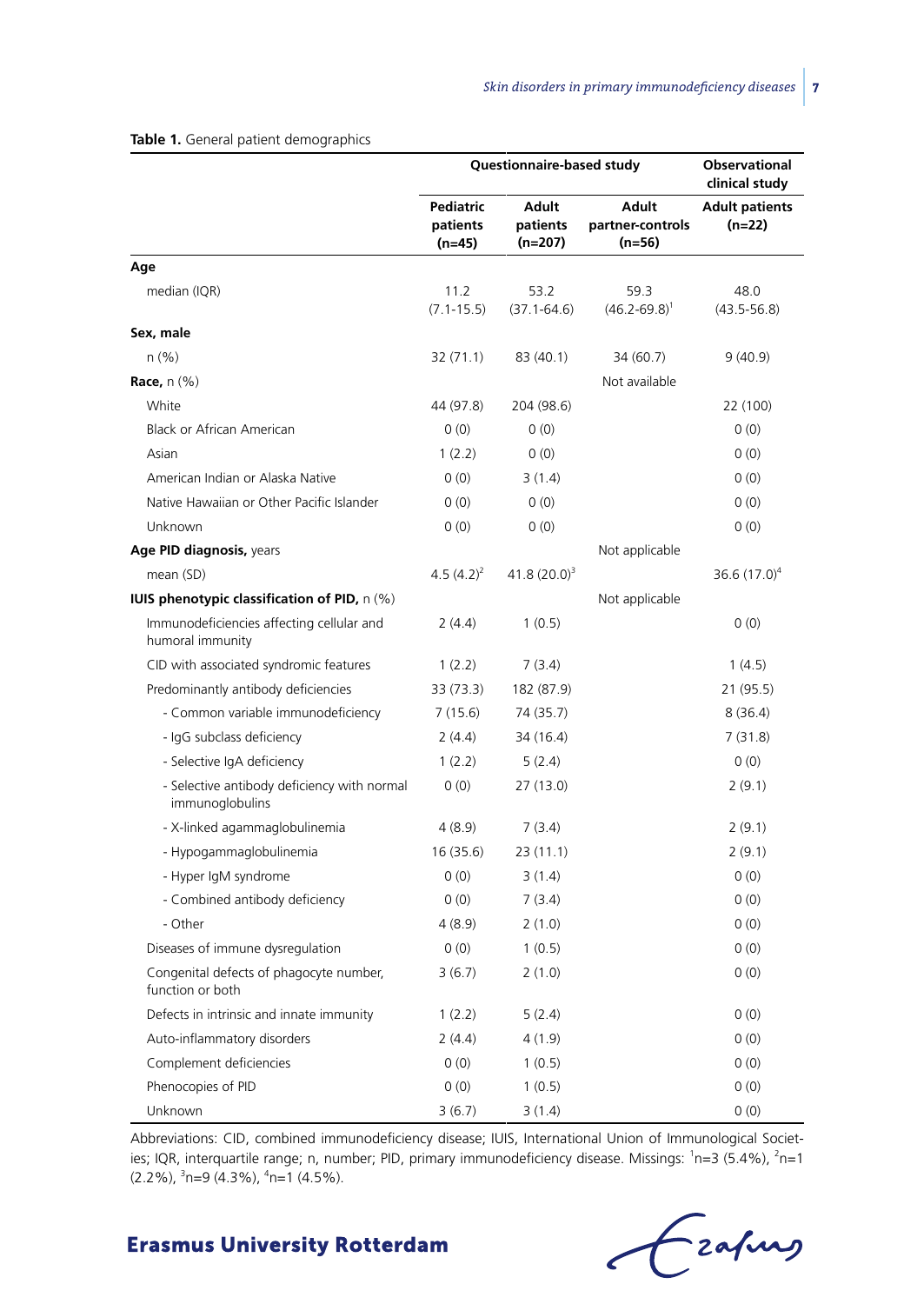### **Skin disorders**

#### *Children with primary immunodeficiency disease*

Thirty-two (71.1%) pediatric patients reported a history, i.e. lifetime prevalence, of one or more skin disorders, of which 96.9% comprised a history of at least one skin disorder with possible *S. aureus*-related etiology. In general, (atopic) dermatitis (48.9%), varicella zoster virus infection (46.7%) and oral ulcers (35.6%) were the most common skin manifestations (Table S1). Children reported their first skin disorder at a mean age of 1.5 (SD 3.0) years; 3.5 (SD 5.4) years before the PID diagnosis. (Atopic) dermatitis was the most prevalent presenting skin disorder in 17 (37.8%) patients reporting a history of skin disorders.

#### *Adults with primary immunodeficiency disease and partner-controls*

A history of one or more skin disorders was reported by 166 (80.2%) adult patients and 23 (41.1%, *p* <0.001) partner-controls, of which, respectively, 74.1% and 78.3% (*p*=0.67) included a history of at least one skin disorder with possible *S. aureus*-related etiology. In general, the most frequently noted skin disorders in patients were (atopic) dermatitis (29.5%), oral ulcers (22.7%) and warts (21.7%) (Table S1). (Atopic) dermatitis (25.0%) was most prevalent in partner-controls. Other skin disorders were reported in four or less (≤7.1%) partner-controls (Table S1). Skin infections and nail disorders, including paronychia and onychomycosis, were significantly more prevalent in adult patients compared with partner-controls ( $p=0.001$  and  $p=0.005$ , respectively) (Table 2). Patients reported the first skin disorder at a mean age of 20.9 (SD 22.0) years; 20.3 (SD 20.5) years before the PID diagnosis. Partner-controls reported their first skin disorders at a mean age of 33.7 (SD 26.6) years (*p*=0.02). In adult participants reporting a history of skin disorders, (atopic) dermatitis was the most prevalent first developed skin disorder (15.0% patients and 52.2% partner-controls).

## **Quality of life**

#### *Children with primary immunodeficiency disease*

Pediatric patients of all age categories reported a noticeably lower HR-QoL compared with norm data for the KIDSCREEN-27 dimension physical well-being (Table 3). On the other hand, the dimensions autonomy and parents, and social support and peers scored a noticeable better QoL based on the outcomes of the KIDSCREEN-27 proxy questionnaire for children 8-11 years. Children showed a good skin-related QoL (SR-QoL) with a median CDLQI of 1.5 (IQR 0.0-4.0) and IDQOL of 2.0 (Table 3). The influence of the skin disorder on the HR-QoL was limited (median NRS 1.0 (IQR 0.0-6.0)).

Frafing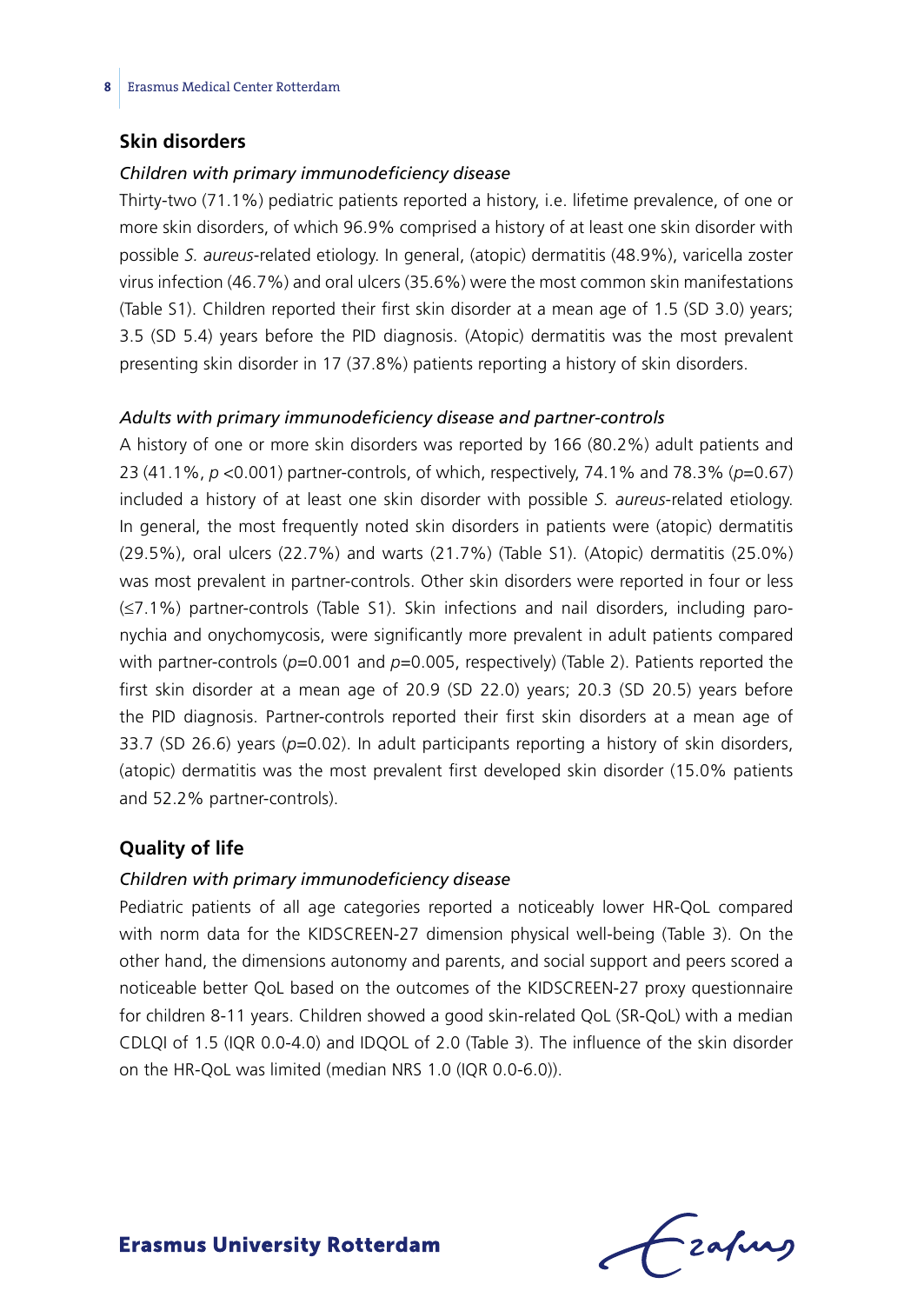**Table 2.** Skin disorders in primary immunodeficiency diseases

|                                       | Pediatric<br>patients<br>(n=45) | Adult<br>patients<br>(n=207) <sup>1</sup> | <b>Adult partner-</b><br>controls (n=56) | p-value <sup>†</sup> |
|---------------------------------------|---------------------------------|-------------------------------------------|------------------------------------------|----------------------|
| Dermatitis-like lesions, n (%)        | 24 (53.3)                       | 97 (46.9)                                 | 17(30.4)                                 | 0.155                |
| (Atopic) dermatitis                   | 22 (48.9)                       | 61 (29.5)                                 | $14(25.0)^2$                             |                      |
| Seborrheic dermatitis                 | 7(15.6)                         | 27 (13.0)                                 | $1(1.8)^2$                               |                      |
| Nummular eczema                       | 8(17.8)                         | 22 (10.6)                                 | 1 $(1.8)^2$                              |                      |
| Hair abnormalities, n (%)             | 5(11.1)                         | 55 (26.6)                                 | $5(8.9)^2$                               | 0.325                |
| Hair loss disorders                   | 3(6.7)                          | 45 (21.7)                                 | $4(7.1)^2$                               |                      |
| Excessive hair growth disorders       | 1(2.2)                          | 15(7.2)                                   | $2(3.6)^2$                               |                      |
| Hair pigmentation disorders           | 0(0.0)                          | 13(6.3)                                   | $0(0.0)^2$                               |                      |
| Other hair abnormalities              | 0(0.0)                          | 1(0.5)                                    | $(0.0)^2$                                |                      |
| <b>Skin infections</b> , $n$ (%)      | 29 (64.4)                       | 127 (61.4)                                | 10 (17.9)                                | $0.001**$            |
| Fungal skin infections                | 11(24.4)                        | 62 (30.0)                                 | 5(8.9)                                   |                      |
| Viral skin infections                 | 24 (53.3)                       | 84 (40.6)                                 | 3(5.4)                                   |                      |
| Bacterial skin infections             | 15(33.3)                        | 66 (31.9)                                 | 1(1.8)                                   |                      |
| Abscesses                             | 4(8.9)                          | 25(12.1)                                  | 0(0.0)                                   |                      |
| Impetigo                              | 7(15.6)                         | 12(5.8)                                   | 0(0.0)                                   |                      |
| <b>Folliculitis</b>                   | 3(6.7)                          | 38 (18.4)                                 | 1(1.8)                                   |                      |
| Cellulitis                            | 0(0.0)                          | 8(3.9)                                    | 0(0.0)                                   |                      |
| Furuncle                              | 3(6.7)                          | 28 (13.5)                                 | 0(0.0)                                   |                      |
| Other skin infections                 | 8(17.8)                         | 38 (18.4)                                 | 1(1.8)                                   |                      |
| Perleche                              | 8(17.8)                         | 38 (18.4)                                 | 1(1.8)                                   |                      |
| Ulcers, $n$ $(\%)$                    | 16 (35.6)                       | 53 (25.6)                                 | 2(3.6)                                   | 0.022                |
| Oral ulcers                           | 16(35.6)                        | 47 (22.7)                                 | 2(3.6)                                   |                      |
| Nose ulcers                           | 2(4.4)                          | 14(6.8)                                   | 0(0.0)                                   |                      |
| Other ulcers                          | 0(0.0)                          | 3(1.4)                                    | 0(0.0)                                   |                      |
| Erythematous skin lesions, n (%)      | 5(11.1)                         | 45 (21.7)                                 | 2(3.6)                                   | 0.056                |
| Erythroderma                          | 1(2.2)                          | 11(5.3)                                   | 1(1.8)                                   |                      |
| Vascular disorders, n (%)             | 7(15.6)                         | 50 (24.2)                                 | 2(3.6)                                   | 0.031                |
| Telangiectasia                        | 3(6.7)                          | 32 (15.5)                                 | 2(3.6)                                   |                      |
| Vasculitis                            | 2(4.4)                          | 9(4.3)                                    | 0(0.0)                                   |                      |
| Petechia/purpura                      | 2(4.4)                          | 12(5.8)                                   | 0(0.0)                                   |                      |
| Other vascular disorders              | 0(0.0)                          | 7(3.4)                                    | 1(1.8)                                   |                      |
| <b>Pigmentation disorders</b> , n (%) | 15(33.3)                        | 73 (35.3)                                 | 4(7.1)                                   | 0.015                |
| Hyperpigmentation disorders           | 13 (28.9)                       | 45 (21.7)                                 | 3(5.4)                                   |                      |
| Hypopigmentation disorders            | 4(8.9)                          | 25 (12.1)                                 | 1(1.8)                                   |                      |
| Other pigmentation disorders          | 7(15.6)                         | 22 (10.6)                                 | 0(0.0)                                   |                      |
| Neoplastic disorders, n (%)           | 0(0.0)                          | 20(9.7)                                   | 3(5.4)                                   | 1.000                |
| Rash, n (%)                           | 24 (53.3)                       | 57 (27.5)                                 | 4(7.1)                                   | 0.103                |
| Papulosquamous rash                   | 3(6.7)                          | 9(4.3)                                    | 1(1.8)                                   |                      |

Czapus  $\epsilon$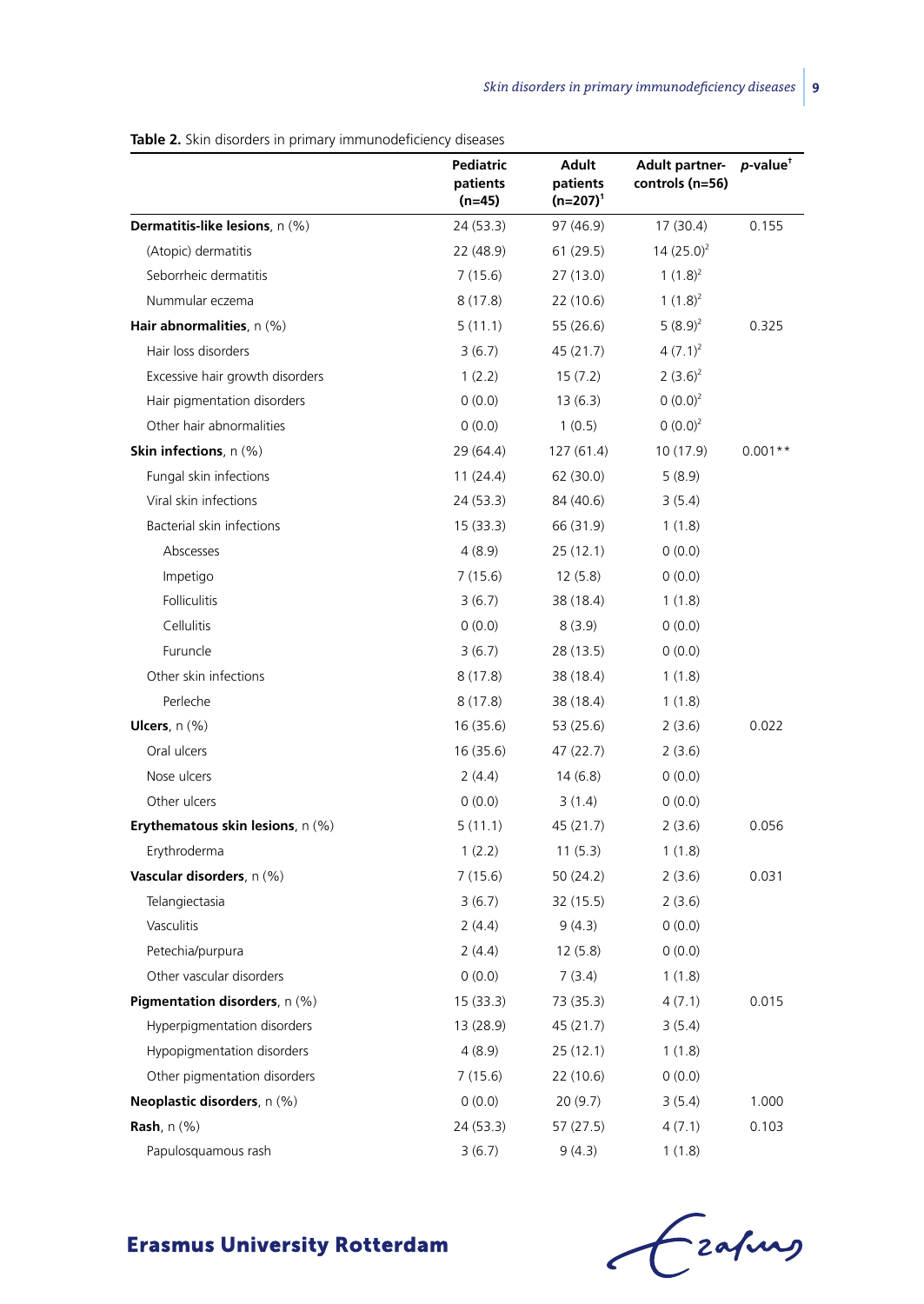|  |  |  | <b>Table 2.</b> Skin disorders in primary immunodeficiency diseases (continued) |  |
|--|--|--|---------------------------------------------------------------------------------|--|
|--|--|--|---------------------------------------------------------------------------------|--|

|                                       | Pediatric<br>patients<br>$(n=45)$ | Adult<br>patients<br>$(n=207)^1$ | <b>Adult partner-</b><br>controls (n=56) | <i>p</i> -value <sup>†</sup> |
|---------------------------------------|-----------------------------------|----------------------------------|------------------------------------------|------------------------------|
| Maculopapular rash                    | 11(24.4)                          | 15(7.2)                          | 0(0.0)                                   |                              |
| Papulopustular rash                   | 6(13.3)                           | 15(7.2)                          | 1(1.8)                                   |                              |
| Eczematous rash                       | 14(31.1)                          | 32(15.5)                         | 2(3.6)                                   |                              |
| <b>Nail disorders</b> , n (%)         | 12(26.7)                          | 80(38.6)                         | 4(7.1)                                   | $0.005*$                     |
| Non-infectious nail disorders         | 9(20.0)                           | 44 (21.3)                        | 3(5.4)                                   |                              |
| Infectious nail disorders             | 5(11.1)                           | 61(29.5)                         | 2(3.6)                                   |                              |
| Paronychia                            | 3(6.7)                            | 29(14.0)                         | 0(0.0)                                   |                              |
| Other nail disorders                  | 0(0.0)                            | 1(0.5)                           | 0(0.0)                                   |                              |
| <b>Psoriasis-like lesions</b> , n (%) | 1(2.2)                            | 20(9.7)                          | 1(1.8)                                   | 0.479                        |
| Granulomatous disorders, n (%)        | 1(2.2)                            | 1(0.5)                           | 0(0.0)                                   | 1.000                        |
| Acne-like lesions, n (%)              | 5(11.1)                           | 34 (16.4)                        | 3(5.4)                                   | 0.577                        |
| <b>Urticaria</b> , $n$ $(\%)$         | 6(13.3)                           | 29 (14.0)                        | 0(0.0)                                   | 0.028                        |
| <b>Other skin disorders</b> , n (%)   | 6(13.3)                           | 19(9.2)                          | 0(0.0)                                   | 0.136                        |

† Difference in prevalence of 14 main groups of skin disorders between adult patients and partner controls. \*Significant after correction for multiple testing using the false discovery rate method (*p*=0.007). \*\*Significant after correction for multiple testing using the Bonferroni method (*p*=0.003).

|  |  |  |  |  |  |  |  | <b>Table 3.</b> Quality of life in pediatric patients with a primary immunodeficiency disease |  |
|--|--|--|--|--|--|--|--|-----------------------------------------------------------------------------------------------|--|
|--|--|--|--|--|--|--|--|-----------------------------------------------------------------------------------------------|--|

|                                                                                | Pediatric<br>patients        | Range norm<br>$data^*$ |
|--------------------------------------------------------------------------------|------------------------------|------------------------|
| Health-related quality of life <sup>+</sup>                                    |                              |                        |
| KIDSCREEN-27 self report adolescents $12-18^a$ (range 0-100), mean (SD), n=15  |                              |                        |
| Physical Well-being                                                            | 41.47 $(6.57)^{1*}$          | 43.84-53.30            |
| Psychological                                                                  | 37.87 (2.76)*                | 43.94-53.72            |
| Autonomy & Parents                                                             | 52.07 $(4.31)^2$             | 44.50-54.32            |
| Social Support & Peers                                                         | 49.02 (13.05)                | 44.64-54.60            |
| School Environment                                                             | 50.67 $(7.72)^3$             | 43.73-53.15            |
| KIDSCREEN-27 proxy children 8-11 <sup>b</sup> (range 0-100), mean (SD), $n=23$ |                              |                        |
| Physical Well-being                                                            | 44.57 $(8.67)^{4*}$          | 47.90-57.40            |
| Psychological                                                                  | 52.99 (10.90) <sup>4</sup>   | 46.93-56.51            |
| Autonomy & Parents                                                             | 59.21 (11.33) <sup>5**</sup> | 45.93-55.59            |
| Social Support & Peers                                                         | 57.97 (9.39) <sup>6**</sup>  | 45.74-55.14            |
| School Environment                                                             | 54.42 (9.36) <sup>6</sup>    | 48.02-57.88            |
| KIDSCREEN-27 proxy adolescents 12-18 $\epsilon$ (range 0-100), mean (SD), n=2  |                              |                        |
| Physical Well-being                                                            | 25.22 (22.44)*               | 43.60-53.60            |
| Psychological                                                                  | $42.08^{7*}$                 | 44.05-54.15            |
| Autonomy & Parents                                                             | $45.47^{7}$                  | 44.55-54.71            |
| Social Support & Peers                                                         | $49.14^{7}$                  | 44.62-54.92            |
| School Environment                                                             | $35.35^{7*}$                 | 43.60-53.34            |

Czapus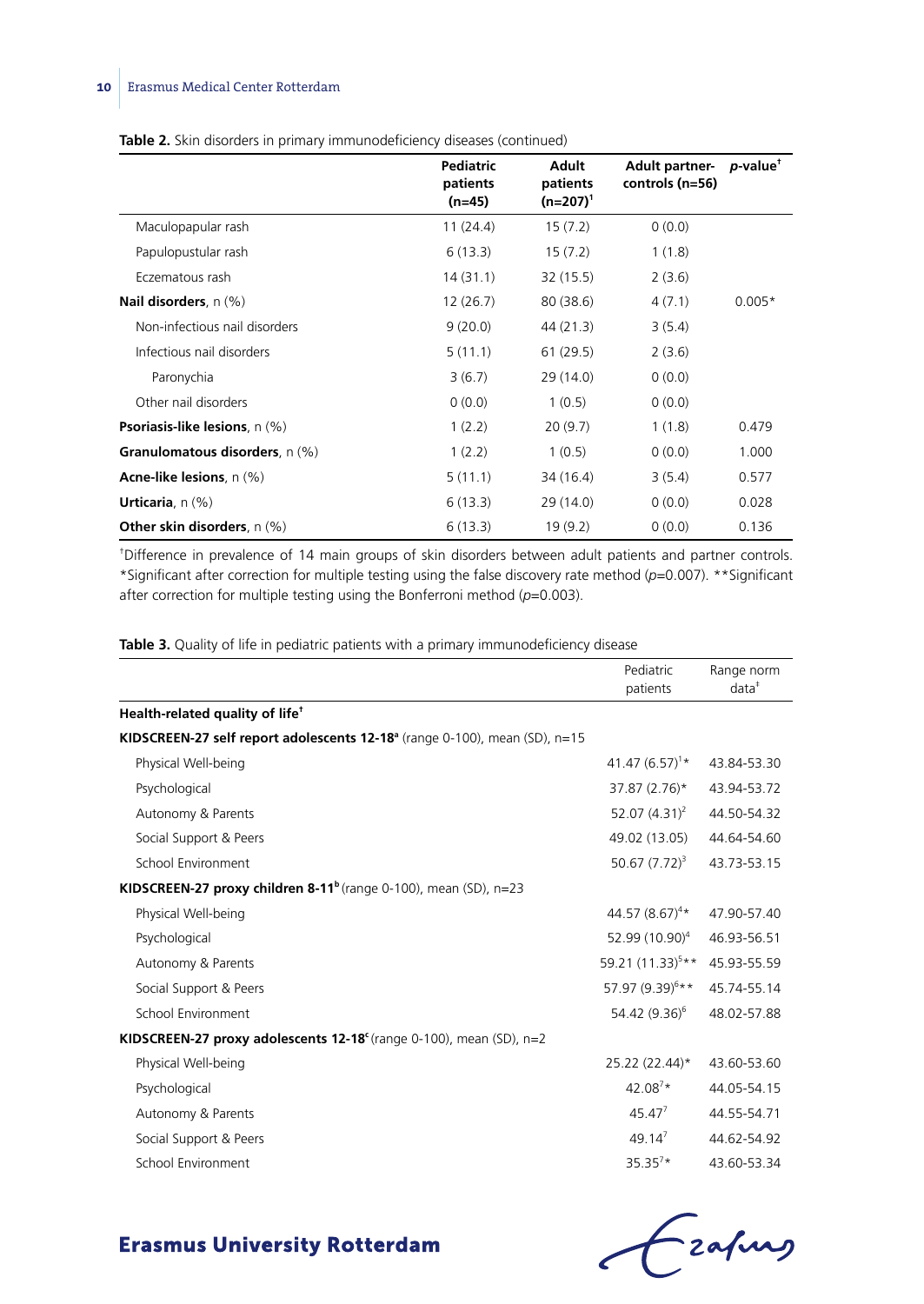|                                                                                                      | Pediatric<br>patients       | Range norm<br>$data^*$ |
|------------------------------------------------------------------------------------------------------|-----------------------------|------------------------|
| TNO-AZL Preschool Children's Quality of Life (range 0-100), mean (SD), n=4                           |                             |                        |
| Stomach problems                                                                                     | 75.00 (35.36) <sup>8*</sup> | 84.95-98.77            |
| Skin problems                                                                                        | $100(0.00)^{8**}$           | 86.37-97.17            |
| Lung problems                                                                                        | 91.67 (16.67)               | 85.50-100              |
| Sleeping problems                                                                                    | 75.00 (19.76)               | 73.69-90.95            |
| Appetite                                                                                             | 75.00 (21.52)*              | 78.02-91.20            |
| Liveliness                                                                                           | 100(0.00)                   | 93.97-100              |
| Positive mood                                                                                        | 95.83 (8.33)                | 95.46-100              |
| Problem behavior                                                                                     | 58.93 (22.11)*              | 60.03-75.35            |
| Anxiety                                                                                              | 87.50 (25.00)**             | 69.33-87.33            |
| <b>TNO-AZL Preschool Children's Quality of Life extended version</b> (range 0-100), mean (SD), $n=3$ |                             |                        |
| Social functioning                                                                                   | 58.33 $(58.93)^9*$          | 83.64-99.00            |
| Motor function                                                                                       | 75.00 (18.75)*              | 96.27-100              |
| Communication                                                                                        | 93.75 $(8.49)^9$            | 86.72-96.60            |
| Skin-related quality of life                                                                         |                             |                        |
| Children's Dermatology Life Quality Index (range 0-30), median (IQR), n=41                           | $1.5(0.0-4.0)^{10}$         | Not available          |
| Symptoms and feelings, median % (IQR)                                                                | $16.7(0.0-16.7)^{11}$       |                        |
| Leisure, median % (IQR)                                                                              | $0.0 (0.0 - 0.0)^{10}$      |                        |
| School or holidays, median % (IQR)                                                                   | $0.0 (0.0 - 33.3)^{11}$     |                        |
| Personal relationships, median % (IQR)                                                               | $0.0 (0.0 - 0.0)^{12}$      |                        |
| Sleep, median % (IQR)                                                                                | $0.0 (0.0 - 0.0)^{11}$      |                        |
| Treatment, median % (IQR)                                                                            | $0.0 (0.0 - 0.0)^{10}$      |                        |
| Infant's Dermatitis Quality of Life Index (range 0-30), median (IQR), n=4                            | 2.0 <sup>13</sup>           | Not available          |

**Table 3.** Quality of life in pediatric patients with a primary immunodeficiency disease (continued)

Missing: <sup>1</sup>n=1 (6.7%), <sup>2</sup>n=3 (20.0%), <sup>3</sup>n=4 (26.7%), <sup>4</sup>n=3 (13.0%), <sup>5</sup>n=5 (21.7%), <sup>6</sup>n=1 (4.3%), <sup>7</sup>n=1 (50.0%), <sup>8</sup>n=2 (50.0%), <sup>9</sup>n=1 (33.3%), <sup>10</sup>n=3 (7.3%), <sup>11</sup>n=2 (4.9%), <sup>12</sup>n=4 (9.8%), <sup>13</sup>n=2 (50.0%). Note: 2 (4.9%) of the pediatric patients >3 years (n=41) did not completed the KIDSCREEN-27 questionnaire. † High scores indicate a good quality of life, low scores indicate a low quality of life. <sup>\*</sup>Norm data thresholds for the TNO-AZL Preschool Children's Quality of Life questionnaires we were calculated using reference data of 340 Dutch children and for the KIDSCREEN-27 questionnaires using international T-values based on Rasch person parameter extracted from the KIDSCREEN questionnaires handbook, and fixed at a value of the mean minus half and plus half a standard deviation to mean.<sup>22,24</sup> A study population mean lower or higher than the norm data thresholds indicate a noticeable lower or better QoL, respectively, compared to the reference population. \*Noticeable lower health-related quality of life compared to norm data. \*\*Noticeable better health-related quality of life compared to the norm data. <sup>a</sup>Norm data based on "European Normdata KIDSCREEN females & males Adolescents 12-18".<sup>22 b</sup>Norm data based on "European Normdata proxy KIDSCREEN females & males Children 8-11".<sup>22</sup> 'Norm data based on "European Normdata proxy KIDSCREEN females & males Adolescents 12-18".<sup>22</sup>

#### *Adults with primary immunodeficiency disease and partner-controls*

The HR-QoL of adult patients was significantly lower as compared with norm data for most of the SF-36 scales, except for emotional well-being (Table 4). The HR-QoL of partnercontrols was comparable to norm data. Patients had a good SR-QoL with a median DLQI of 1.0 (IQR 0.0-3.0) (Table 4). Skin disorders had almost no influence on the HR-QoL (median NRS 1.0 (IQR 0.0-4.0)). All partner-controls had a good SR-QoL (median 0.0 (IQR 0.0-0.0)) and skin disorders had no influence on the HR-QoL (median NRS 0.0 (IQR 0.0-0.0)).

Lzafurs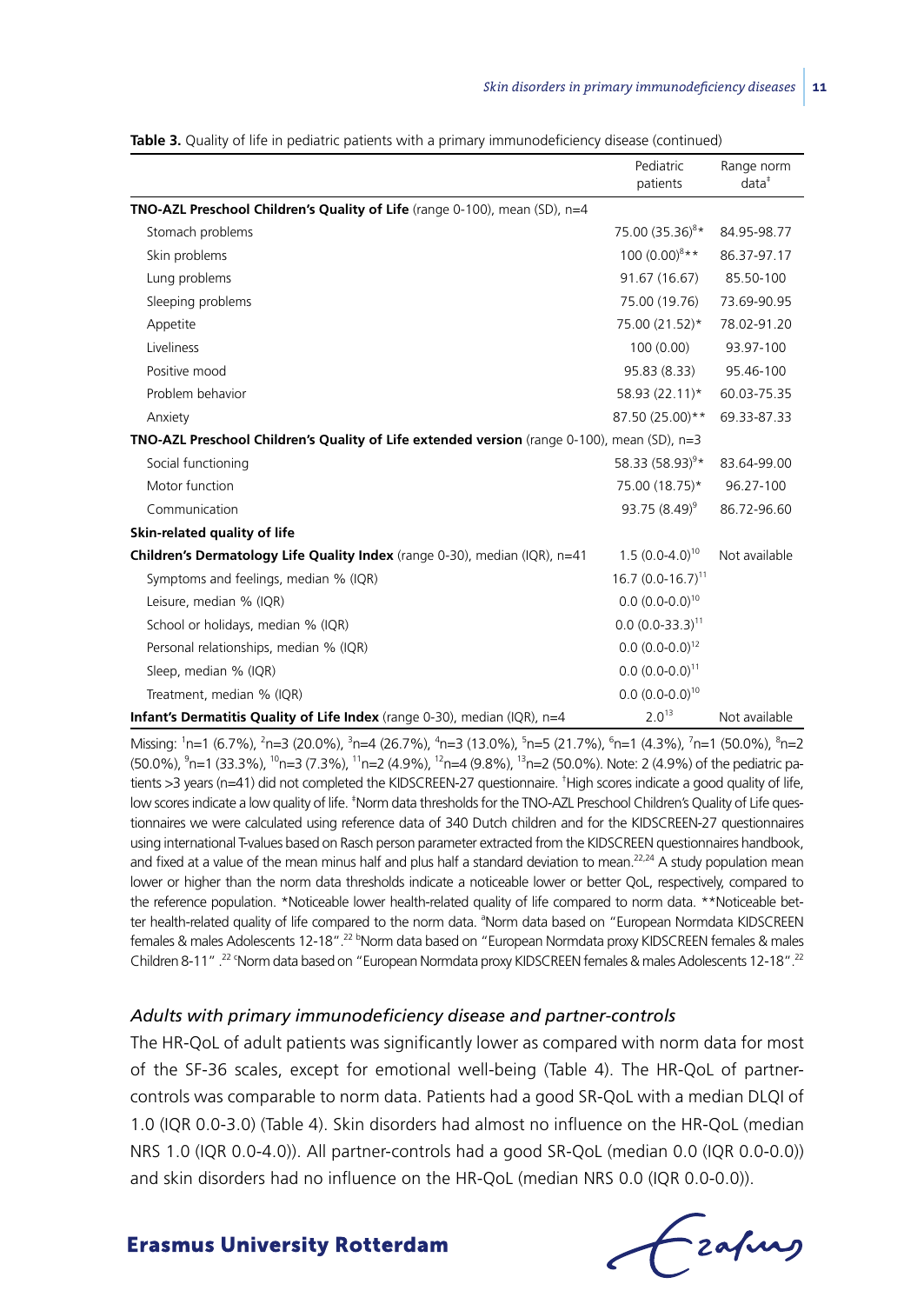|                                                                            | <b>Adult patients</b><br>$n = 207$ | <b>Adult partner</b><br>controls<br>$n=56$ | Range norm data <sup>*</sup> |
|----------------------------------------------------------------------------|------------------------------------|--------------------------------------------|------------------------------|
| Health-related quality of life                                             |                                    |                                            |                              |
| <b>Short Form 36</b> (range $0-100$ ) <sup>†</sup> , mean (SD)             |                                    |                                            |                              |
| Physical functioning                                                       | 62.90 $(30.57)^{1*}$               | $86.27(21.09)^2$                           | 70.30-93.50                  |
| Social functioning                                                         | 59.70 (35.27) <sup>1</sup> *       | $94.58(25.77)^3$                           | 76.65-97.15                  |
| Role limitations due to physical health                                    | 42.08 (45.02) <sup>4*</sup>        | 79.63 (37.33) <sup>2</sup>                 | 61.65-97.15                  |
| Role limitations due to emotional problems                                 | 65.82 (43.57) <sup>5*</sup>        | $88.68(29.19)^3$                           | 67.95-100                    |
| Emotional well-being                                                       | 72.04 (18.89) <sup>1</sup>         | 76.07 (18.28) <sup>6</sup>                 | 67.60-86.00                  |
| Energy/fatigue                                                             | 49.88 (22.86) <sup>1</sup> *       | 71.39 (22.29) <sup>6</sup>                 | 57.45-77.25                  |
| Pain                                                                       | 56.57 $(44.53)^{1*}$               | $88.06(21.32)^3$                           | 66.70-92.30                  |
| General health                                                             | 27.28 (18.58) <sup>7</sup> *       | 69.09 (20.69) <sup>2</sup>                 | 61.35-84.05                  |
| Skin-related quality of life                                               |                                    |                                            |                              |
| Dermatology Life Quality Index (range 0-30) <sup>†</sup> ,<br>median (IQR) | $1.0(0.0-3.0)^8$                   | $0.0(0.0-0.0)$                             | Not available                |
| Symptoms and feelings, median % (IQR)                                      | $0.0 (0.0 - 33.3)^8$               | $0.0(0.0-0.0)$                             |                              |
| Daily activities, median % (IQR)                                           | $0.0 (0.0 - 0.0)^1$                | $0.0(0.0-0.0)$                             |                              |
| Leisure, median % (IQR)                                                    | $0.0 (0.0 - 0.0)^1$                | $0.0(0.0-0.0)$                             |                              |
| Work and school, median % (IQR)                                            | $0.0(0.0-0.0)$                     | $0.0(0.0-0.0)$                             |                              |
| Personal relationships, median % (IQR)                                     | $0.0(0.0-0.0)$                     | $0.0(0.0-0.0)$                             |                              |
| Treatment, median % (IQR)                                                  | $0.0(0.0-0.0)$                     | $0.0(0.0-0.0)$                             |                              |

Missing: <sup>1</sup>n=2 (1.0%), <sup>2</sup>n=1 (1.8%), <sup>3</sup>n=3 (5.4%), <sup>4</sup>n=5 (2.4%), <sup>5</sup>n=10 (4.8%), <sup>6</sup>n=3 (3.6%), <sup>7</sup>n=7 (3.4%), <sup>8</sup>n=3 (1.4%). † High scores indicate a good quality of life, low scores indicate a low quality of life. ‡ Norm data thresholds for the Short Form 36 questionnaire were calculated using reference data of 1063 Dutch adults (mean age 44.1 years, age range 18-89 years, 65% female) and fixed at a value of the mean minus half and plus half a standard deviation.<sup>23</sup> A study population (adult patients or adult partner-controls) mean lower or higher than the norm data thresholds indicate a significantly lower or better QoL, respectively, compared to the reference population. \*Significantly lower health-related quality of life compared to norm data.

#### **Observational clinical study**

Twenty-two adult patients were included in the observational clinical study (Figure 1 and Table 1). Most patients (95.5%) were diagnosed with a PAD. Dermatitis (57.1%), folliculitis (31.8%) and rosacea (22.7%) were the most prevalent skin disorders during physical examination (Table 5). Twenty-five (43.9%) of the 57 clinically observed skin disorders were also reported by the patients. Observed skin disorders were not specific to each of the PID diagnoses. Thirty skin lesions with possible *S. aureus*-related etiology were cultured, of which 40.0% (10 patients) were positive for *S. aureus*. Additionally, 50.0% of the 22 nose cultures were positive for *S. aureus.* After a median of 4.1 (IQR 3.1-6.0) weeks, 69.2% (7 patients) of the 12 skin cultures were still positive for *S. aureus* at the second time point.

Frafing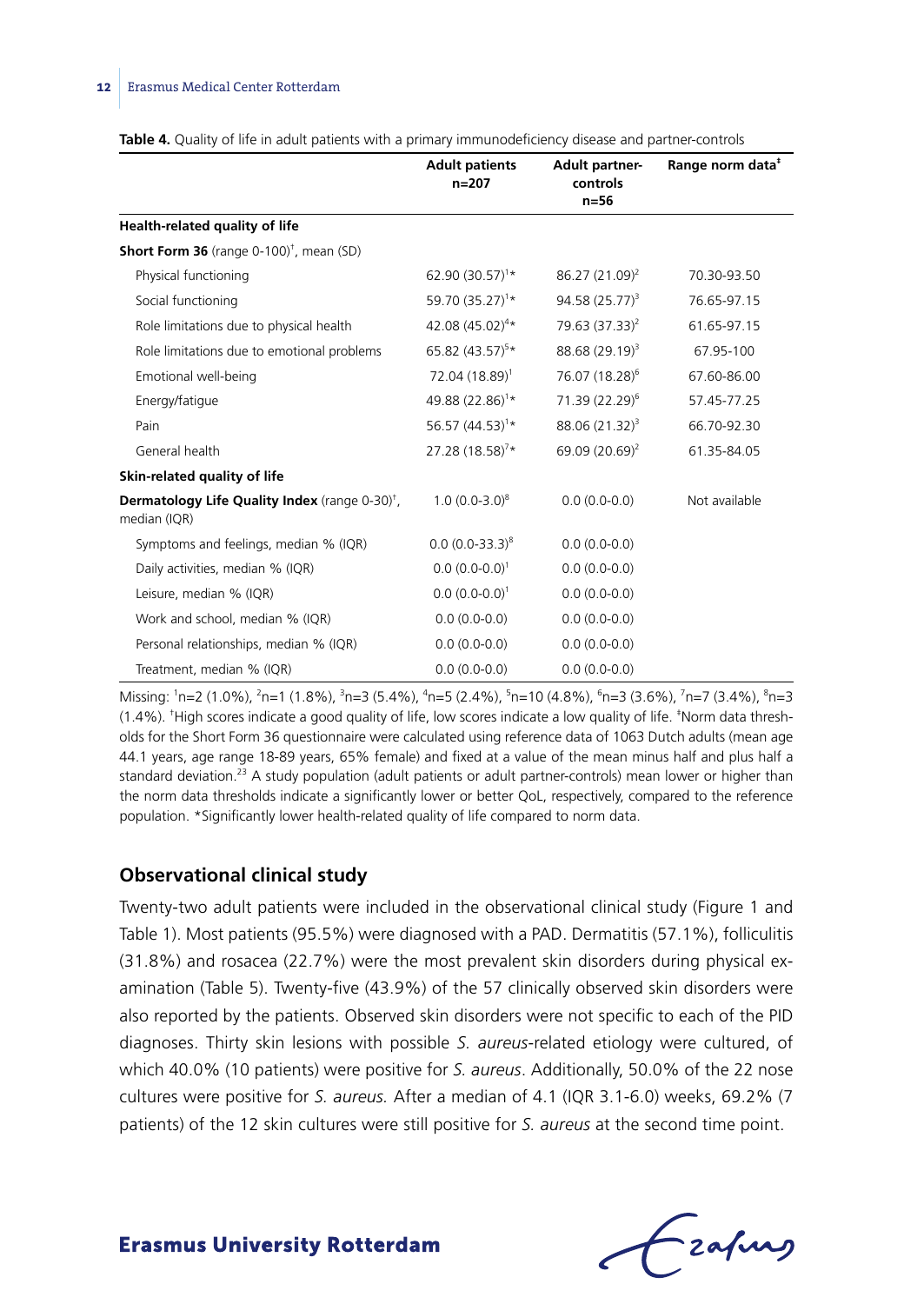| number<br>Study | š         | years<br>Age, | agnosis<br>PID di                                            | Reported history of skin disorders in questionnaire                                                                                                                                                                                                                                                                                                    | Observed skin disorder                                                                                                                                              | Semiquantitative<br>S. aureus culture                                       |
|-----------------|-----------|---------------|--------------------------------------------------------------|--------------------------------------------------------------------------------------------------------------------------------------------------------------------------------------------------------------------------------------------------------------------------------------------------------------------------------------------------------|---------------------------------------------------------------------------------------------------------------------------------------------------------------------|-----------------------------------------------------------------------------|
| 5               | Female    | 45            | -lass<br>IgG <sub>1</sub> subc<br>deficiency                 | papulosquamous rash*, maculopapular rash*, eczematous<br>(Atopic) dermatitis*, seborrheic dermatitis*, hair loss scalp,<br>rash*, red spots                                                                                                                                                                                                            | 2. (Atypical) naevi back and mamma left<br>1. Seborrheic dermatitis scalp and face*<br>3. Xerosis cutis                                                             | 1. Glabella -<br>Skin                                                       |
|                 |           |               |                                                              |                                                                                                                                                                                                                                                                                                                                                        |                                                                                                                                                                     | Nose-                                                                       |
| $\overline{O}$  | Female 44 |               | CVID                                                         | simplex infection, genital herpes simplex infection, oral ulcers,<br>(Atopic) dermatitis*, seborrheic dermatitis*, oral herpes<br>cafe au lait macula                                                                                                                                                                                                  | 2. Hyperpigmented macula flank left<br>1. Seborrheic dermatitis scalp and<br>nasolabial*                                                                            | 1. Nasolabial left ++<br>Nose +<br>Skin                                     |
|                 |           |               |                                                              |                                                                                                                                                                                                                                                                                                                                                        |                                                                                                                                                                     |                                                                             |
| $\overline{0}$  | Female    | 58            | lgG <sub>1</sub> and lgG <sub>2</sub><br>subclass deficiency | squamous cell carcinoma, maculopapular rash*, paronychia*<br>abscesses*, folliculitis*, red spots, telangiectasia on the face,<br>eyebrows, hirsutism, oral candidiasis, genital candidiasis,<br>Dermatitis herpetiformis, hair loss scalp, eyelashes and                                                                                              | 4. Dermatitis/ intertrigo inframammary left<br>3. Dermatitis lower arm left<br>2. Folliculitis upper leg left<br>1. Erythrasma inguinal                             | 3. Lower arm left +++<br>1. Inguinal right +<br>2. Upper leg left –<br>Skin |
|                 |           |               |                                                              |                                                                                                                                                                                                                                                                                                                                                        |                                                                                                                                                                     | Nose +                                                                      |
| $\overline{6}$  | Male      | 46            | <b>NOWS</b>                                                  | candidiasis, genital candidiasis, dermal candidiasis, folliculitis*,<br>furuncle*, perleche, nose ulcers, telangiectasia on shoulder,<br>(Atopic) dermatitis*, hair loss eyelashes and eyebrows, oral<br>back or neck, cafe au lait macula, naevus > 5mm, freckles,<br>neonatal skin rash, maculopapular rash*, papulopustular<br>rash*, acne vulgaris | 1. Erythrasma/ folliculitis inguinal left<br>2. Folliculitis chest, beard, pubis<br>3. Seborrheic dermatitis scalp<br>4. (Atypical) naevus back<br>5. Xerosis cutis | 1. Inguinal left -<br>2. Chest left -<br>Nose-<br>Skin                      |
| 50              | Male      | 50            | Hyper IgE<br>syndrome                                        | Unknown                                                                                                                                                                                                                                                                                                                                                | 2. Dermatitis/ folliculitis coeur, abdominal,<br>3. Onychomycosis toe nails<br>1. Dermatitis frontal<br>back, legs                                                  | 2. Back - $(S. pin +)$<br>Nose - $(S. pin++)$<br>1. Frontal-<br>Skin        |

# **Erasmus University Rotterdam**

Grafing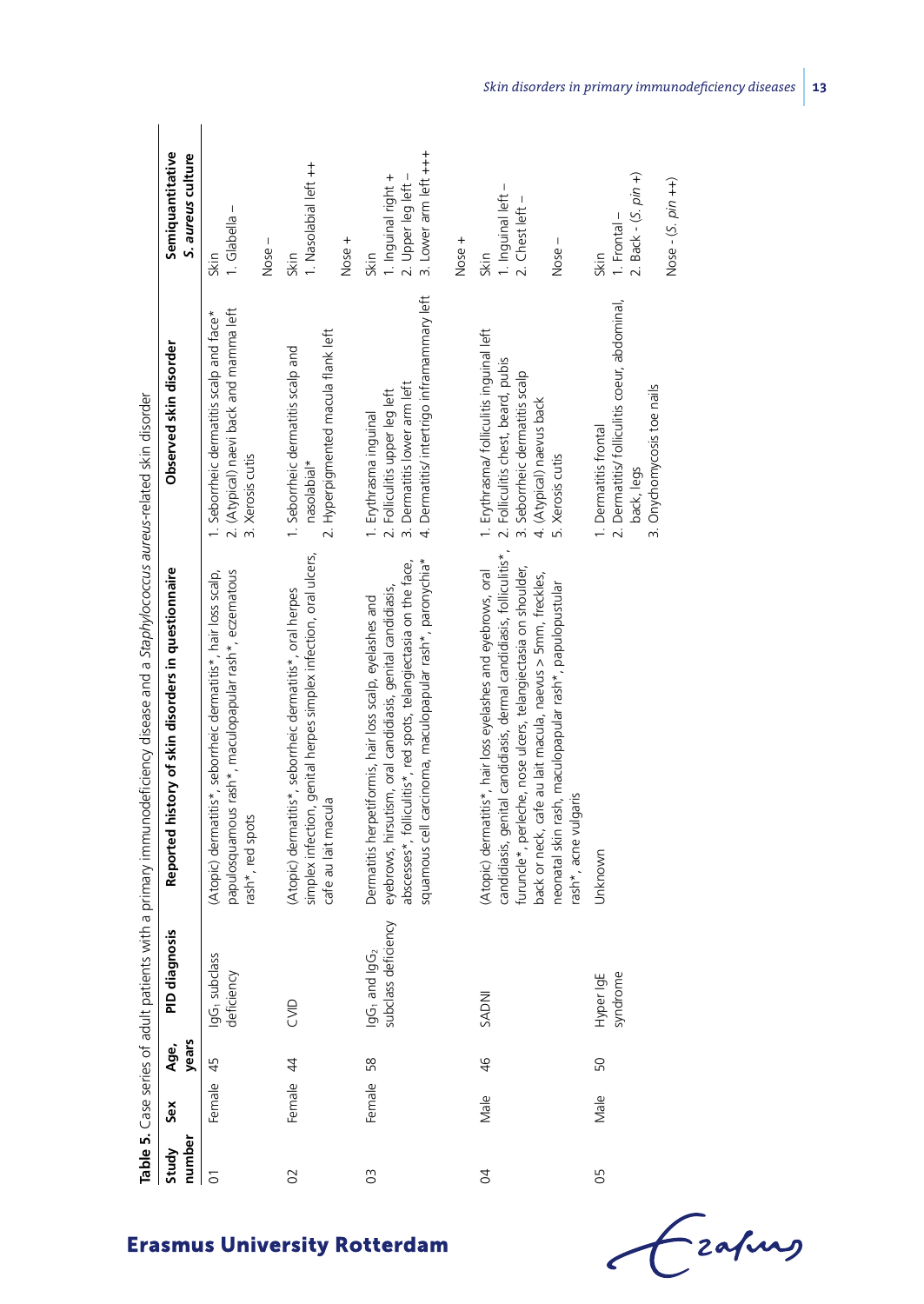|                 |           |               |                                                              | Table 5. Case series of adult patients with a primary immunodeficiency disease and a Staphylococcus aureus-related skin disorder (continued)                                                                                                                                                                                                                                                                                                                                                                                                                                                         |                                                                                                                                                                                                                          |                                                                      |
|-----------------|-----------|---------------|--------------------------------------------------------------|------------------------------------------------------------------------------------------------------------------------------------------------------------------------------------------------------------------------------------------------------------------------------------------------------------------------------------------------------------------------------------------------------------------------------------------------------------------------------------------------------------------------------------------------------------------------------------------------------|--------------------------------------------------------------------------------------------------------------------------------------------------------------------------------------------------------------------------|----------------------------------------------------------------------|
| number<br>Study | Sex       | years<br>Age, | PID diagnosis                                                | Reported history of skin disorders in questionnaire                                                                                                                                                                                                                                                                                                                                                                                                                                                                                                                                                  | Observed skin disorder                                                                                                                                                                                                   | Semiquantitative<br>S. aureus culture                                |
| 80              | Male      | 42            | CVID                                                         | Hypertrichosis, folliculitis*, cellulitis*, furuncle*, naevus<br>flammeus, naevus >5mm, papulopustular rash*,<br>onychomycosis, acne vulgaris                                                                                                                                                                                                                                                                                                                                                                                                                                                        | dermatomycosis flank left, back, arms,<br>2. Rosacea papulopustulosa check<br>1. Psoriasis guttata/ dermatitis/<br>5. Naevi papillomatosus scalp<br>3. Folliculitis coeur, legs<br>4. (Atypical) naevi back<br>feet left | 1. Flank right - (S.<br>2. Cheek left -<br>Nose-<br>$cap +)$<br>Skin |
| 07              | Female 64 |               | subclass deficiency<br>IgG <sub>2</sub> and IgG <sub>3</sub> | erythema nodosum, telangiectasia on eyes, cheek, nose, ears<br>vitiligo, freckles, papulopustular rash*, maculopapular rash*,<br>and chest, oral purpura/petechiae, hyperpigmented lesions,<br>candidiasis, genital candidiasis, dermal candidiasis, varicella<br>herpetiformis, hair loss scalp, hirsutism, bamboo hair, oral<br>papulopustular rash*, eczematous rash*, onychomycosis,<br>zoster virus infection, herpes zoster virus infection, warts,<br>mollusca contagiosum, folliculitis*, oral ulcers, red spots,<br>Seborrheic dermatitis*, nummular eczema*, dermatitis<br>acute urticaria | papulopustulosa)/ folliculitis face<br>1. Rosacea (telangiectasia/                                                                                                                                                       | 1. Temporal left -<br>$Nose + + +$<br>Skin                           |
| $\frac{8}{2}$   | Female 57 |               | CVID                                                         | nose, hematomas, freckles, eczematous rash*, psoriasis, acne<br>genital candidiasis, abscesses*, perleche*, telangiectasia on<br>Nummular eczema*, hair loss eyelashes, silver hair color,<br>vulgaris, acute urticaria                                                                                                                                                                                                                                                                                                                                                                              | 1. Rosacea telangiectasia/ dermatitis<br>periorbital<br>2. Furuncle                                                                                                                                                      | 1. Periorbital left -<br>$2.$ Back $-$<br>$Nose -$<br>Skin           |
| O <sub>9</sub>  | Female 46 |               | Hypogamma-<br>globulinemia                                   | candidiasis, dermal candidiasis, herpes zoster virus infection,<br>erythroderma, red spots, rosacea, telangiectasia on cheek or<br>eczema*, dermatitis herpetiformis, oral candidiasis, genital<br>(Atopic) dermatitis*, seborrheic dermatitis*, nummular<br>oral herpes simplex virus infection, warts, oral ulcers,<br>nose, brittle nails                                                                                                                                                                                                                                                         | 2. Verruca vulgaris lower arm left<br>3. Dermatofibroma upper leg left<br>1. Rosacea papulopustulosa face                                                                                                                | 1. Cheek left +<br>Nose-<br>Skin                                     |

Czahny

**14** Erasmus Medical Center Rotterdam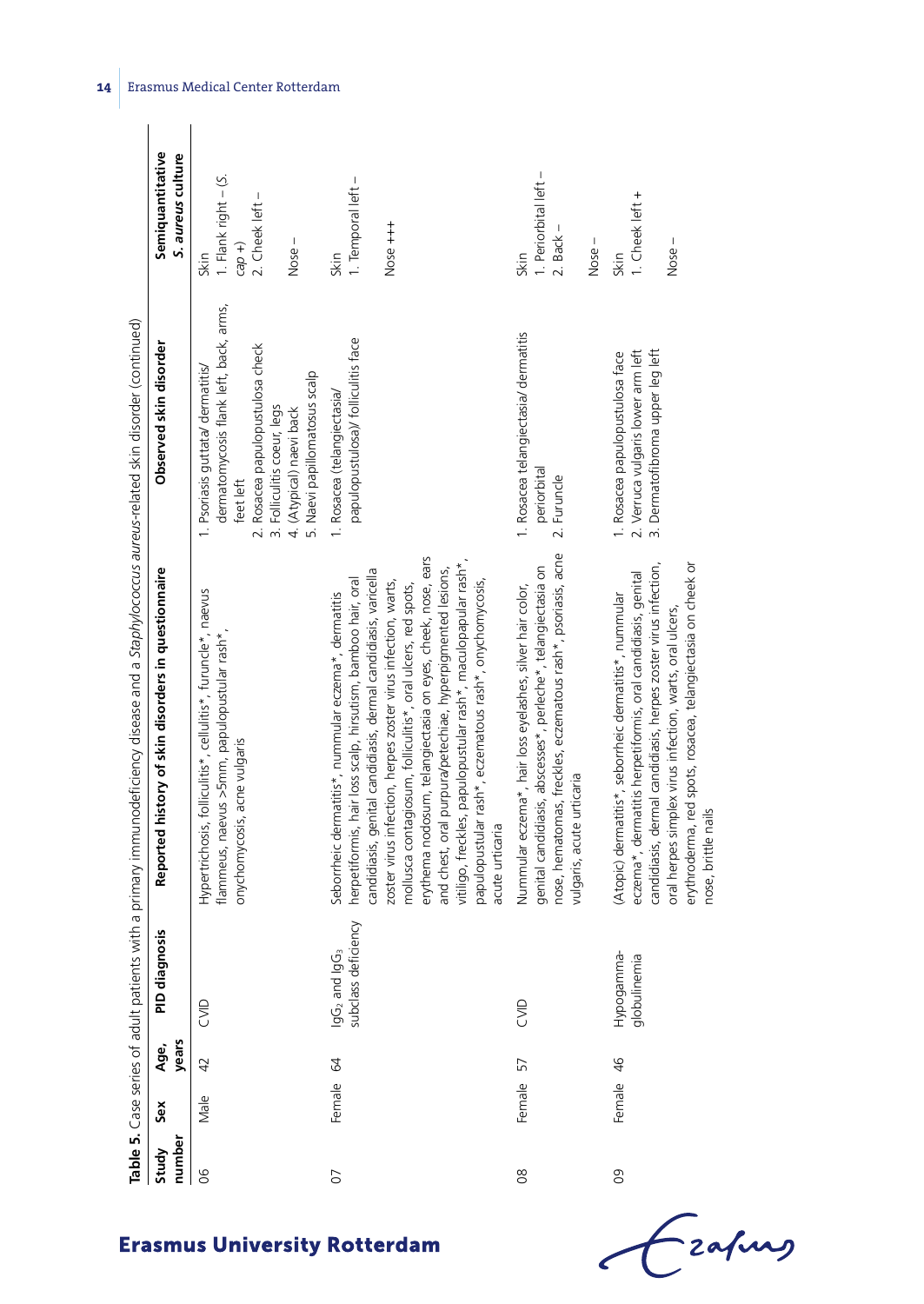|                 |           |               |                                                                    | Table 5. Case series of adult patients with a primary immunodeficiency disease and a Staphylococcus aureus-related skin disorder (continued)                                                                                                                                                                                                                                                                                                                                                                                                                                                                                                                    |                                                                                                                                                          |                                                      |
|-----------------|-----------|---------------|--------------------------------------------------------------------|-----------------------------------------------------------------------------------------------------------------------------------------------------------------------------------------------------------------------------------------------------------------------------------------------------------------------------------------------------------------------------------------------------------------------------------------------------------------------------------------------------------------------------------------------------------------------------------------------------------------------------------------------------------------|----------------------------------------------------------------------------------------------------------------------------------------------------------|------------------------------------------------------|
| number<br>Study | Šex       | years<br>Age, | PID diagnosis                                                      | Reported history of skin disorders in questionnaire                                                                                                                                                                                                                                                                                                                                                                                                                                                                                                                                                                                                             | Observed skin disorder                                                                                                                                   | Semiquantitative<br>S. aureus culture                |
| $\frac{1}{2}$   | Male      | 57            | S                                                                  | (Atopic) dermatitis*, hair loss scalp, perleche*, neonatal rash,<br>eczematous rash*, acne vulgaris, acute urticaria                                                                                                                                                                                                                                                                                                                                                                                                                                                                                                                                            | 4. Dermatofibroma upper arm and upper<br>2. Superficial basal cell carcinoma chest<br>3. Blue naevus hand right<br>1. Dermatitis lower legs<br>leg right | 1. Tibia right -<br>Nose-<br>Skin                    |
|                 | Male      | 33            | SID                                                                | Folliculitis*, acne vulgaris                                                                                                                                                                                                                                                                                                                                                                                                                                                                                                                                                                                                                                    | 1. Folliculitis/ acne vulgaris scalp, neck,<br>coeur, back, abdominal                                                                                    | 1. Upper back -<br>Nose ++<br>Skin                   |
| $\overline{c}$  | Female    | 35            | IgG <sub>4</sub> subclass<br>deficiency                            | Dermatitis herpetiformis, hair loss scalp, genital candidiasis,<br>impetigo*, vitiligo, maculopapular rash*, papulopustular<br>rash*                                                                                                                                                                                                                                                                                                                                                                                                                                                                                                                            | 1. Ecthyma mamma right                                                                                                                                   | 1. Mamma right +++<br>Nose +<br>Skin                 |
| $\frac{1}{2}$   | Female 58 |               | deficiency<br>lgG <sub>3</sub><br>lgG <sub>1</sub> and<br>subclass | candidiasis, dermal candidiasis, varicella zoster virus infection,<br>rash*, color change nails, paronychia*, onychomycosis, acne<br>purpura/petechiae on arms and legs, naevus > 5mm, vitiligo,<br>eczema*, dermatitis herpetiformis*, oral candidiasis, genital<br>maculopapular rash*, papulopustular rash*, eczematous<br>hypopigmented lesions, freckles, papulosquamous rash*,<br>warts, abscesses*, folliculitis*, furuncle*, perleche*, oral<br>ulcers, nasal ulcers, erythroderma*, red spots, erythema<br>(Atopic) dermatitis*, seborrheic dermatitis*, nummular<br>induratum, erythema nodosum, telangiectasia on legs,<br>vulgaris, acute urticaria | 1. Dermatitis of hands, feet and scalp                                                                                                                   | I. Palmar side hand<br>Nose-<br>right -<br>Skin      |
| $\frac{4}{3}$   | Female 36 |               | <b>NOWS</b>                                                        | (Atopic) dermatitis*, hair loss scalp, eyelashes and eyebrows,<br>dermal candidiasis, red spots, eczematous rash*, acute<br>urticaria                                                                                                                                                                                                                                                                                                                                                                                                                                                                                                                           | 2. Alopecia areata of scalp<br>1. Dermatitis ears                                                                                                        | 1. Ear right ++<br>1. Ear left ++<br>Nose ++<br>Skin |

*Skin disorders in primary immunodeficiency diseases* **15**

Czapus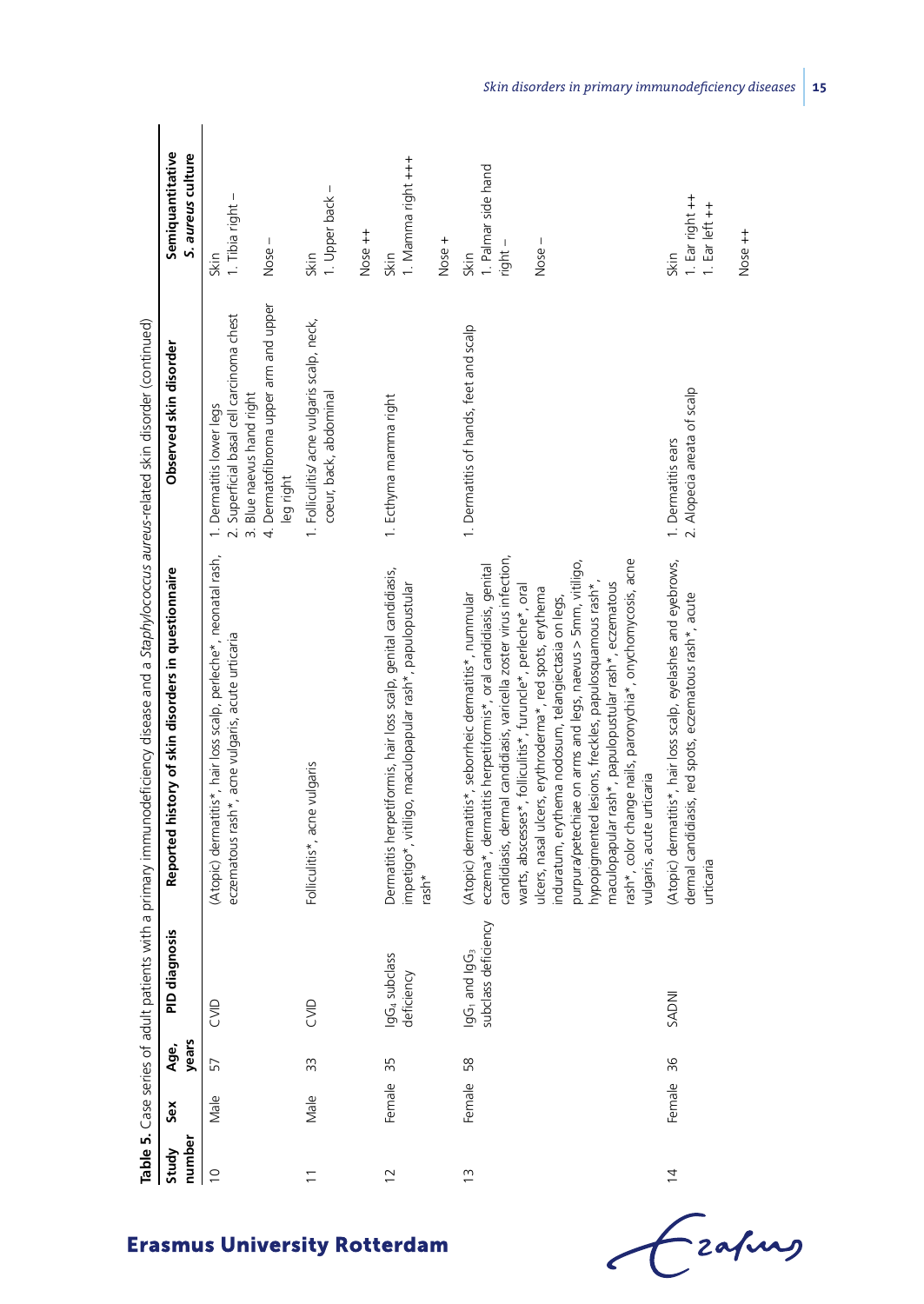|                 |           |               |                                         | cable 5. Case series of adult patients with a primary immunodeficiency disease and a Staphylococcus aureus-related skin disorder (continued)                                                                                                                                                                                                                                |                                                                                                                  |                                                                                        |
|-----------------|-----------|---------------|-----------------------------------------|-----------------------------------------------------------------------------------------------------------------------------------------------------------------------------------------------------------------------------------------------------------------------------------------------------------------------------------------------------------------------------|------------------------------------------------------------------------------------------------------------------|----------------------------------------------------------------------------------------|
| number<br>Study | Sex       | years<br>Age, | PID diagnosis                           | Reported history of skin disorders in questionnaire                                                                                                                                                                                                                                                                                                                         | Observed skin disorder                                                                                           | Semiquantitative<br>S. aureus culture                                                  |
| $\overline{1}$  | Female 49 |               | IgG <sub>1</sub> subclass<br>deficiency | Folliculitis*, furuncle*, perleche*, oral ulcers, papulopustular<br>rash*, onychomycosis, acne vulgaris                                                                                                                                                                                                                                                                     | 1. Dermatitis dorsal side hands and feet<br>3. Verruca vulgaris knee right<br>2. Onychomycosis toe nails         | 1. Dorsal side hand<br>right ++<br>Skin                                                |
|                 |           |               |                                         |                                                                                                                                                                                                                                                                                                                                                                             |                                                                                                                  | Nose-                                                                                  |
| $\frac{6}{1}$   | Male      | 52            | X-linked agamma-<br>globulinemia        | Warts, furuncle*, oral ulcers                                                                                                                                                                                                                                                                                                                                               | 1. Rosacea papulopustulosa face<br>3. Orthostatic dermatitis legs<br>2. Folliculitis abdominal                   | $\overline{\phantom{a}}$<br>1. Nose<br>Nose-<br>Skin                                   |
| $\overline{17}$ | Male      | 23            | X-linked agamma-<br>globulinemia        | oral candidiasis, genital candidiasis, dermal candidiasis, herpes<br>erythroderma*, red spots, vitiligo, freckles, papulosquamous<br>(Atopic) dermatitis*, seborrheic dermatitis*, hair loss scalp,<br>zoster virus infection, impetigo*, folliculitis*, perleche*<br>rash*, maculopapular rash*, papulopustular rash*,<br>eczematous rash*, loss of toe nails, paronychia* | 1. Erythroderma/dermatitis<br>2. Folliculitis lower legs                                                         | 2. Lower leg right ++<br>2. Lower leg left ++<br>I. Hand left ++++<br>Nose +++<br>Skin |
| $\frac{8}{1}$   | Female 68 |               | IgG <sub>2</sub> subclass<br>deficiency | Seborrheic dermatitis*, nummular dermatitis*, red spots,<br>eczematous rash*                                                                                                                                                                                                                                                                                                | 2. Actinic keratosis frontal, lower arms,<br>dorsal side of hands<br>1. Dermatitis face<br>3. Xerosis cutis      | 1. Frontal ++<br>$Nose + + +$<br>Skin                                                  |
| $\frac{1}{2}$   | Male      | 50            | CVID                                    | Skin infection tibia and inguinal*, hyperpigmented lesions,<br>paronychia*                                                                                                                                                                                                                                                                                                  | hyperpigmentation lower legs<br>2. Postinflammatory hypo- and<br>3. Atrophy blanche ankles<br>1. Dermatitis face | 1. Frontal -<br>$N$ ose $++++$<br>Skin                                                 |
| 20              | Female 65 |               | Hypogamma-<br>globulinemia              | eczema*, red spots, purpura/petechiae on feet, eczematous<br>(Atopic) dermatitis*, seborrheic dermatitis*, nummular<br>rash*, onychomycosis, loss of toe nails                                                                                                                                                                                                              | 1. Dermatitis scalp and face<br>2. Orthostatic changes legs                                                      | $1.$ Frontal $+$<br>$Nose + + +$<br>Skin                                               |

Czafing

**Erasmus University Rotterdam** 

**16** Erasmus Medical Center Rotterdam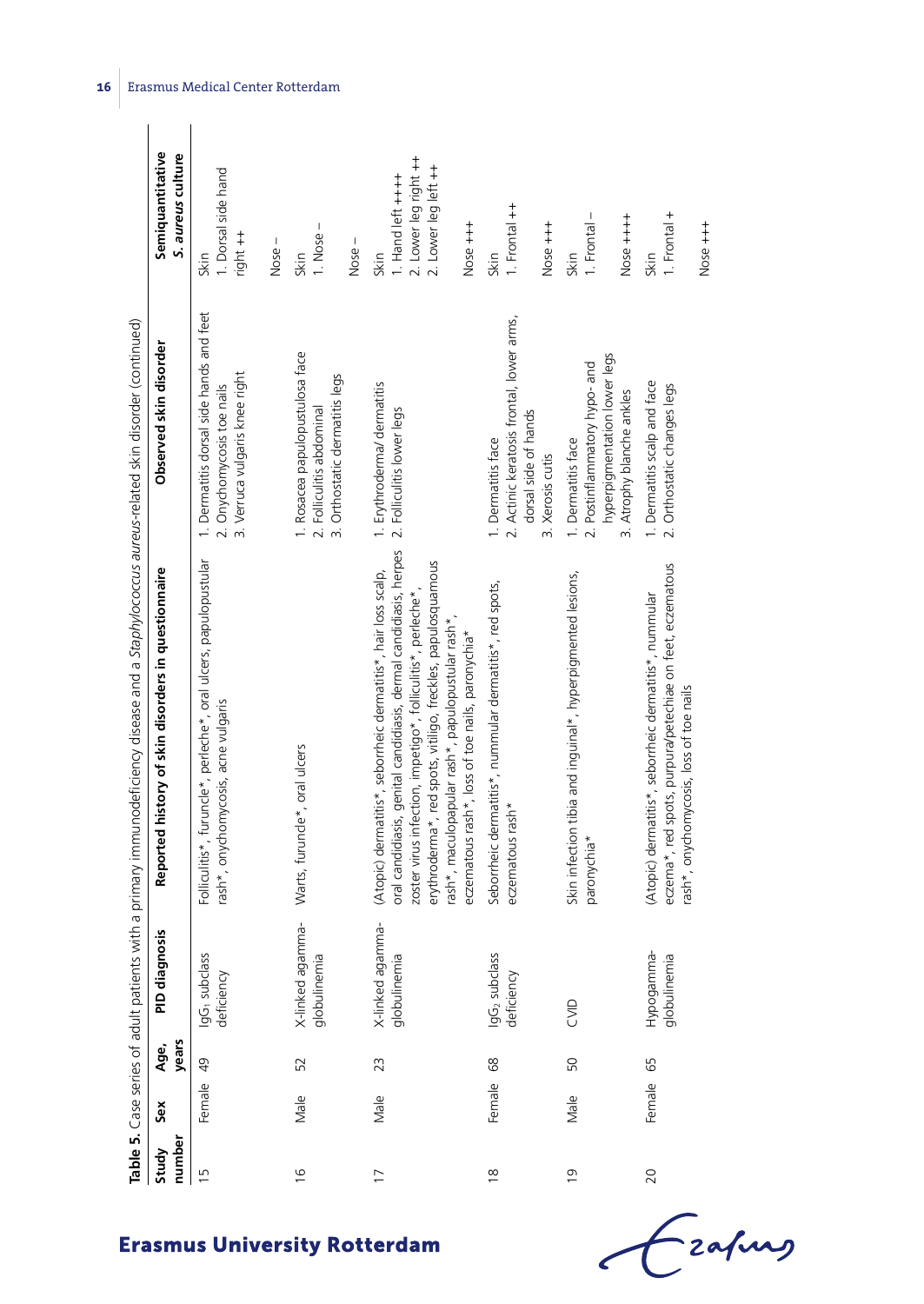| umber | Study Sex Age, | vears | PID diagnosis | Reported history of skin disorders in questionnaire        | Observed skin disorder                                                              | Semiquantitative<br>S. aureus culture             |
|-------|----------------|-------|---------------|------------------------------------------------------------|-------------------------------------------------------------------------------------|---------------------------------------------------|
|       | Male 38        |       | W             | Abscesses*, impetigo*, telangiectasia chest, acne vulgaris | 2. Dermatitis neck and face<br>1. Folliculitis upper legs                           | I. Upper leg right ++<br>2. Neck left +++<br>Skin |
|       | Female 29      |       | SND           | Eczematous rash*                                           | 2. Keratosis pilaris upper arms and legs<br>I. Seborrheic dermatitis scalp and face | $1.$ Frontal $-$<br>Nose +++<br>Skin              |
|       |                |       |               |                                                            |                                                                                     | Nose –                                            |

| ¢                                                                                                              |                                                                    |
|----------------------------------------------------------------------------------------------------------------|--------------------------------------------------------------------|
|                                                                                                                |                                                                    |
| l                                                                                                              |                                                                    |
|                                                                                                                |                                                                    |
|                                                                                                                |                                                                    |
| ֦<br>$\mathbf{I}$                                                                                              |                                                                    |
|                                                                                                                |                                                                    |
| I<br>ĭ<br>ׇ֚֘֡                                                                                                 |                                                                    |
| ì<br>j                                                                                                         |                                                                    |
| ;<br>;<br>;                                                                                                    |                                                                    |
| í                                                                                                              |                                                                    |
| ţ<br>Ï                                                                                                         | ì<br>5<br>ł                                                        |
| ישלאו∔וכי רוס                                                                                                  | )<br>d                                                             |
| $\mathbf{r}$<br>i                                                                                              |                                                                    |
| :                                                                                                              | )                                                                  |
| i<br>S                                                                                                         | j                                                                  |
| i<br>j<br>ť<br>ì<br>l                                                                                          | ֡֡֡֡֡֡֡֡֡                                                          |
| į<br>ï                                                                                                         | i<br>֧֧֧֢ׅ֧ׅ֧ׅ֧֧֢ׅ֧֚֚֚֚֚֚֚֚֚֚֚֚֚֚֚֚֚֚֚֚֚֚֚֚֚֚֚֚֚֚֚֚֝֝֓֜֓֡֓֜֓֞֝֓֓֡֟ |
| $\frac{1}{2}$                                                                                                  |                                                                    |
|                                                                                                                | ś<br>i                                                             |
| ١                                                                                                              | 5<br>I<br>١                                                        |
|                                                                                                                | i                                                                  |
|                                                                                                                |                                                                    |
|                                                                                                                | j                                                                  |
| .<br>See See<br>$\overline{ }$<br>j                                                                            | <br> <br>                                                          |
| i<br>j                                                                                                         |                                                                    |
| Ï                                                                                                              | Š                                                                  |
|                                                                                                                |                                                                    |
| <br>֖֖֖֖֖֖֖֖֖֖֧֪֪֪ׅ֖֚֚֚֚֚֚֚֚֚֚֚֚֚֚֚֚֚֚֚֚֚֚֚֚֬֝֓֞֡֡֓֞֡֞֡֬֓֞֡֞֬֞֓֞֡֬֓֞֬֞֞֞֞                                      | j                                                                  |
| l                                                                                                              |                                                                    |
| .                                                                                                              |                                                                    |
|                                                                                                                | $\sim$                                                             |
| <b>Andelle</b>                                                                                                 | FM<br>J                                                            |
| l                                                                                                              |                                                                    |
| ֖֖֖֖֖֖֖֧ׅ֖ׅ֖ׅ֖֧֚֚֚֚֚֚֚֚֚֚֚֚֚֚֚֚֚֚֚֚֚֚֚֚֚֚֬֝֝֬֝֓֞֬֝֓֬֝֓֬֝֓֬<br>֖֖֖֢ׅ֖֖֖֖֧ׅ֖֧֖֧֚֚֚֚֚֚֚֚֚֚֚֚֚֚֚֚֚֚֚֚֚֚֚֚֚֬֝֝֓֞֝֓֬ |                                                                    |
| l                                                                                                              |                                                                    |
| $\overline{\phantom{a}}$                                                                                       | ֕                                                                  |
| l                                                                                                              |                                                                    |
|                                                                                                                |                                                                    |
|                                                                                                                |                                                                    |
|                                                                                                                |                                                                    |

- zafung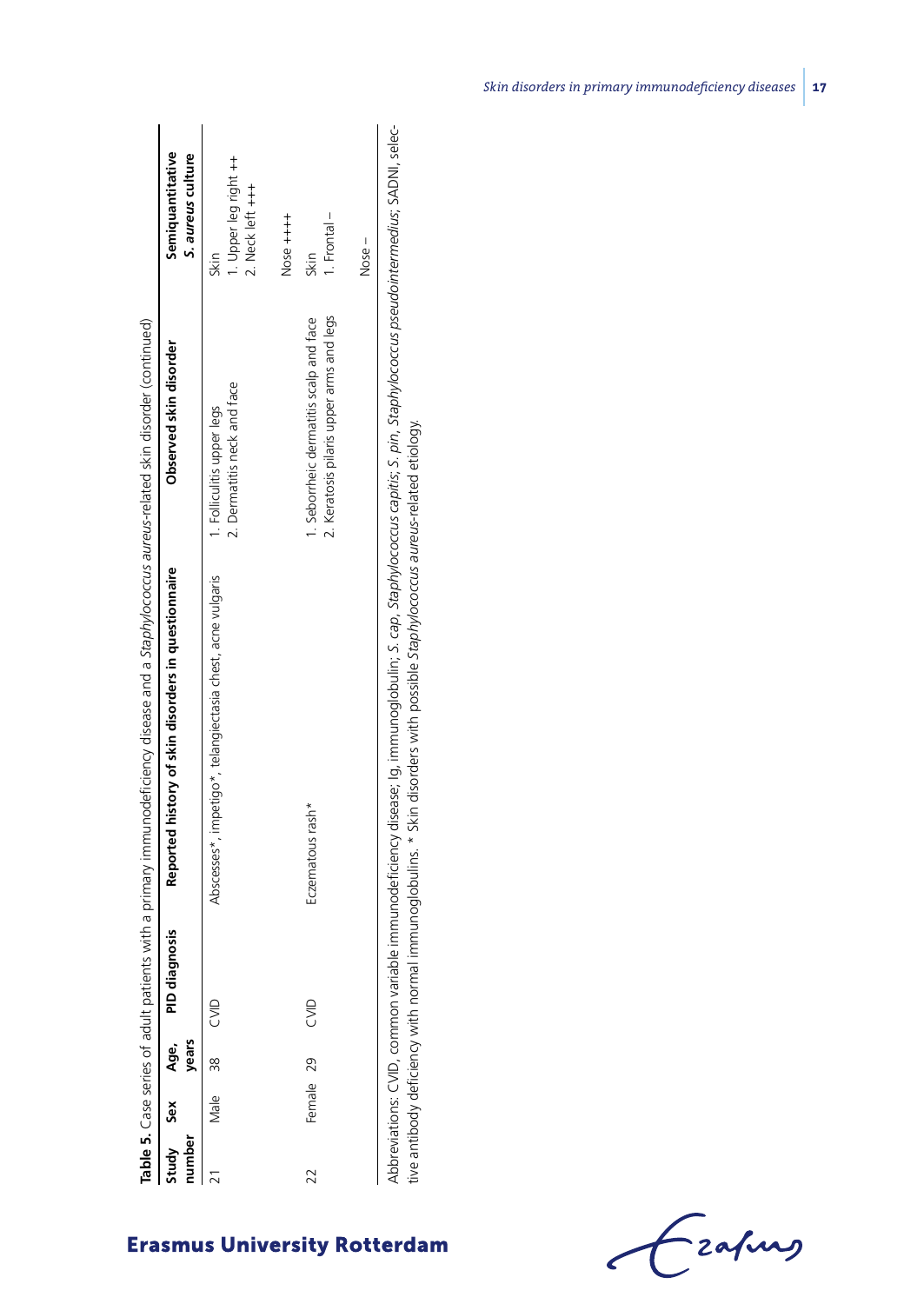## **DISCUSSION**

This study demonstrates that skin disorders, including skin infections and nail disorders, are more prevalent in children (71.1%) and adults (80.2%) with PIDs as compared with adult partner-controls (41.1%, *p*<0.001). The first skin disorder, of which (atopic) dermatitis was most commonly reported, developed 3.5 (SD 5.4) years in children and 20.3 (SD 20.5) years in adults before the PID diagnosis.

This is the first study evaluating the nature and prevalence of skin disorders in a mainly Caucasian population of both pediatric and adult patients with PIDs, of which the majority had a PAD. Our findings regarding the prevalence of skin disorders in PIDs are in accordance with a systematic review on skin manifestations in PIDs, which included mainly data from Middle-Eastern countries.<sup>7</sup> However, our population reported more often viral and bacterial skin infections, erythematous skin lesions and skin rashes.

Surprisingly, current literature appointed eczematous dermatitis as common finding and presenting clinical manifestation among PIDs.<sup>26</sup> Although a high frequency of (atopic) dermatitis was reported in PID patients included in this study, the prevalence in adult patients was not significantly different from the prevalence in partner-controls (29.5% vs. 25.0%, respectively) and even less adult patients reported (atopic) dermatitis as first developed skin disorder compared with partner-controls (15.0% vs. 52.2%, respectively). Moreover, the prevalence of a history of (atopic) dermatitis in both adult patients and partner-controls included in this study corresponds to the lifetime prevalence of atopic dermatitis in the Dutch population, which is up to 25% in children and 1-7% in adults.<sup>27,28</sup> Therefore, we feel that (atopic) dermatitis is not a specific skin condition related to PIDs and hypothesize that (a combination of) other skin disorders, like skin infections and nail disorders, are more useful in recognizing a possible underlying PID, additional to the presence of warning signs for PIDs<sup>19</sup>

Recognition of PID-associated skin disorders might shorten the diagnostic delay of PIDs, which is 3.2 (SD 3.7) years in pediatric and 15.9 (SD 17.7) years in adult patients from the first classical PID symptom, such as respiratory tract infections, and even 3.5 (SD 5.4, *p*=0.96) and 20.3 (SD 20.5, *p*=0.23) years, respectively, from the first cutaneous manifestation. Although the first skin disorder did not precede the first classical PID symptom in pediatric patients for years, this was most likely due to the limited range of age in this population and because in particular PIDs with a long diagnostic delay are diagnosed in adulthood. Moreover, skin disorders might be a useful diagnostic feature in PIDs as patients with a PID appear to develop skin disorders at a younger age compared with people without a PID (adult patients reported their first skin disorder at the age of 20.9 (SD 22.0) years

frafing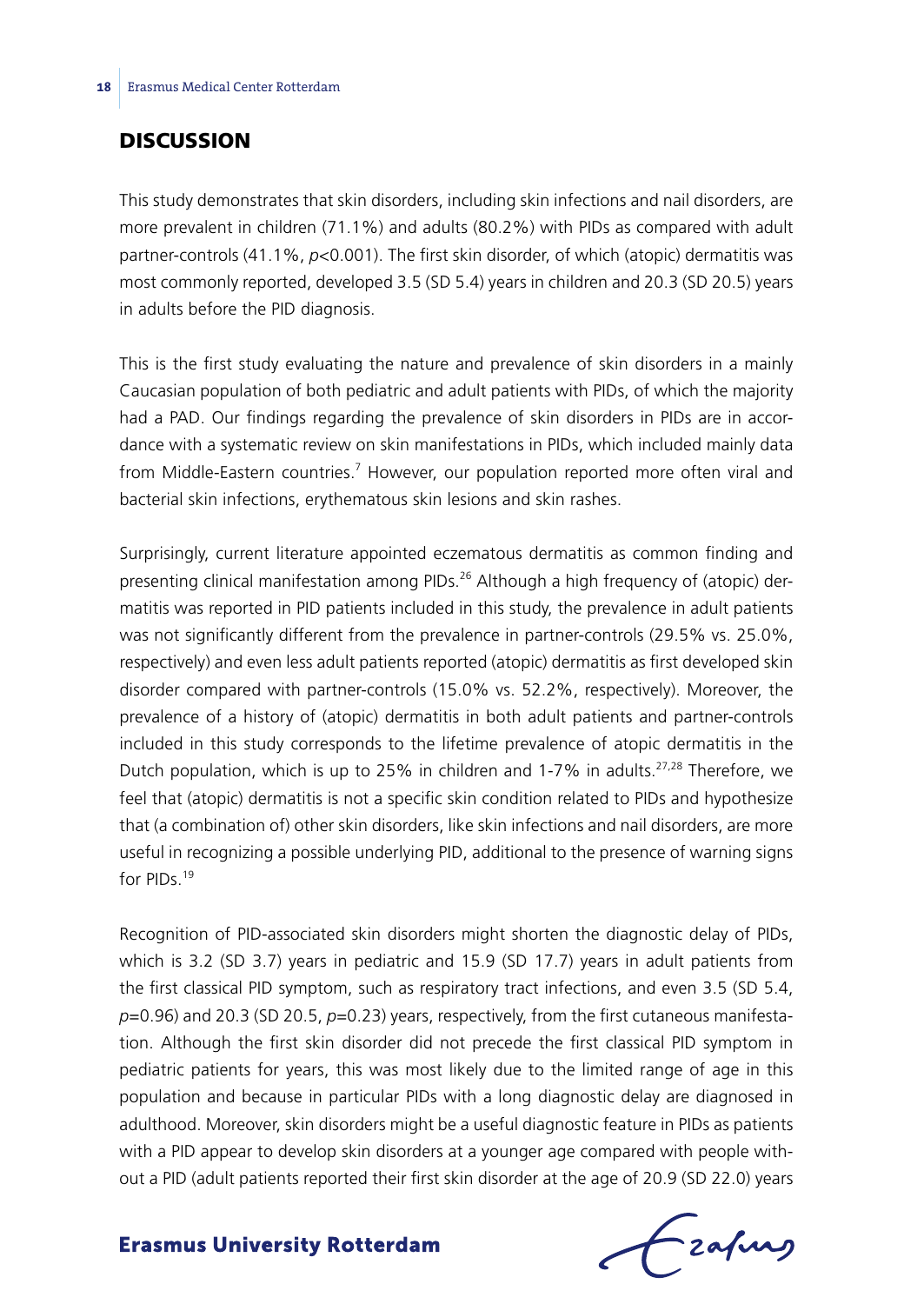and partner-controls at 33.7 (SD 26.6) years (*p*=0.02)). To further explore the usefulness of skin symptoms as warning signs of PIDs, registration of skin disorders on an international basis, for example in the PID database of The European Society for Immunodeficiencies registry, is recommended.

The influence of skin disorders on the HR-QoL was minimal; patients reported in general a lower HR-QoL than norm data and partner-controls, and a good SR-QoL. Other PID-related complaints and symptoms, like fatigue and infections, possibly have a greater influence on the HR-QoL than skin symptoms. Nonetheless, the HR-QoL could indirectly be positively influenced through reducing the diagnostic delay by early recognition of PID-associated skin disorders<sup>12</sup>

The skin disorders diagnosed during physical examination of 22 adult patients were partly overlapping with those who were reported in the questionnaire. Skin cultures indicated 30.0% of the skin lesions that were persistent colonized with *S. aureus*; seven cultures from a dermatitis lesion, one from ecthyma, and one from folliculitis. The prevalence of lesional and nasal *S. aureus* carriage in patients with PIDs and skin disorders with possible *S. aureus*-related etiology was slightly lower than single culture data of patients with atopic dermatitis, but higher as compared with partner-controls.<sup>11</sup> In a recent study examining the skin microbiome in three rare monogenic PIDs colonization with *S. aureus* was found to be significantly correlated with skin disease severity.<sup>29</sup> Therefore, identification of PIDassociated skin disorders with an increased risk of *S. aureus* colonization is necessary as patients with these PIDs could benefit from *S. aureus*-targeting treatments.<sup>30,31</sup>

This study has some limitations. Firstly, the majority of patients (86.6%) had a PAD according to the 2017 IUIS classification, which is in accordance with previous national and international studies.<sup>18,25,32-35</sup> Due to the skewed phenotype distribution and limited numbers of patients with rare PIDs we were not able to present data of skin disorders per specific PID (category) as shown in a systematic review.<sup>7</sup> Secondly, the responder population of adult patients was skewed with regard to age. This might have resulted in a self-selection bias and a subsequent overestimation of the prevalence of skin disorders in PIDs in this study as patients with a skin disorder were more likely to respond to the questionnaire. Lastly, in the observational clinical study we only cultured *S. aureus*, as most common skin pathogen in PIDs. However, an increased representation of the bacteria *Serratia macescens*  and *Clostridium* species as well as the opportunistic fungi *Candida* and *Aspergillus* was also found in the skin microbiome of patients with PIDs, which indicates the need for more extensive study of the microbiome.<sup>29</sup> Nonetheless, these microorganisms were not correlated with skin disease severity and, therefore, antimicrobial treatment targeting these microorganisms may not be beneficial.

frafing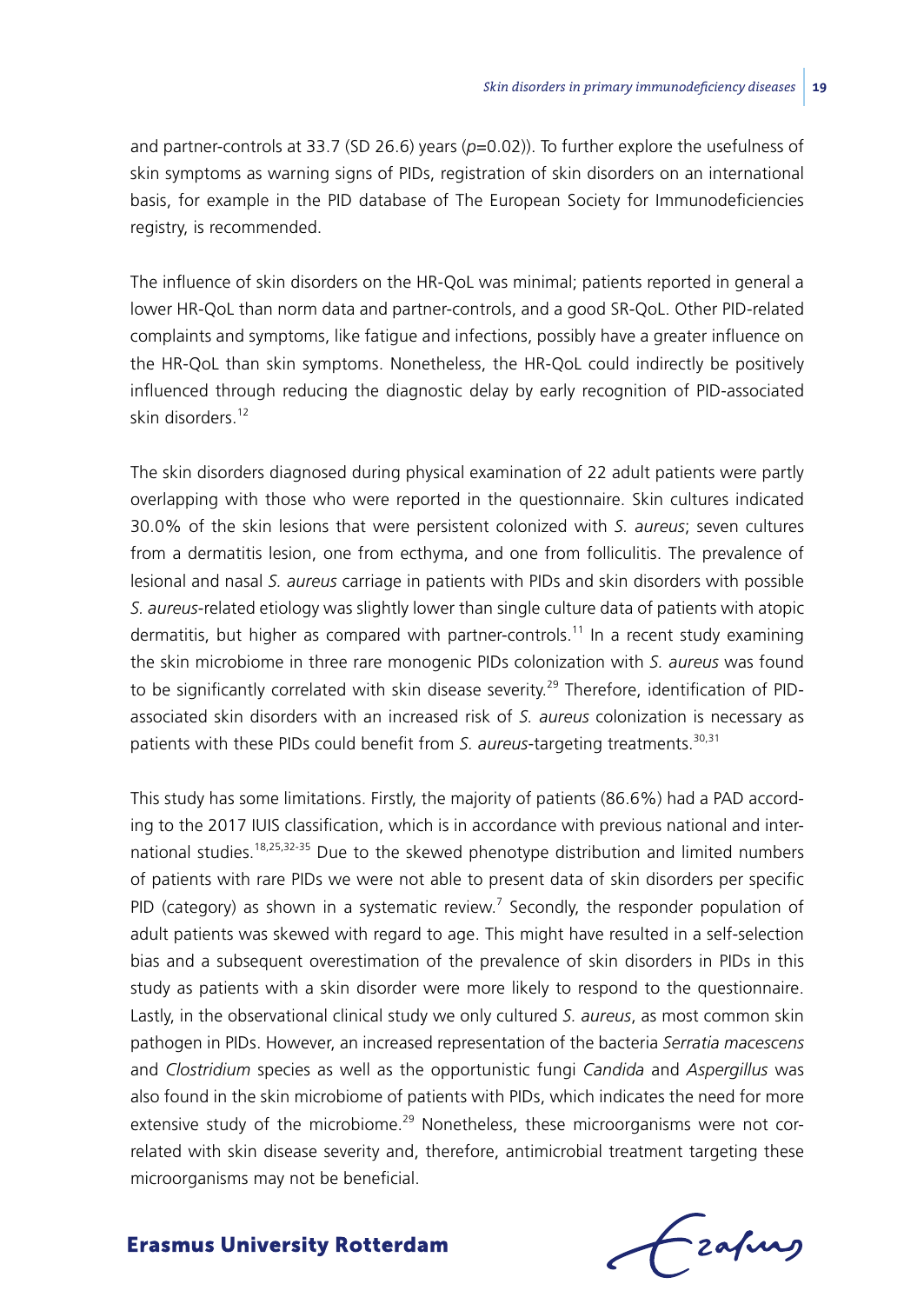#### **20** Erasmus Medical Center Rotterdam

In conclusion, this questionnaire-based and observational clinical study shows that skin disorders are more prevalent and develop at an earlier age in patients with PIDs as compared with partner-controls. Reduction of the diagnostic delay could be achieved by recognition of non-dermatitis-like skin disorders, like skin infections and/or nail disorders, in combination with the warning signs for PIDs. Therefore, more awareness and detailed registration of skin disorders on an international basis is recommended in order to improve the diagnostic and therapeutic processes in patients with PIDs. Additionally, collection of large numbers of data within homogeneous groups of patients might result in identification of skin disorders specific per PID.

# Acknowledgements

We gratefully thank all patients for their volunteering contributions and acknowledge the assistance in data collection provided by E.G. Visser, MSc.

frafing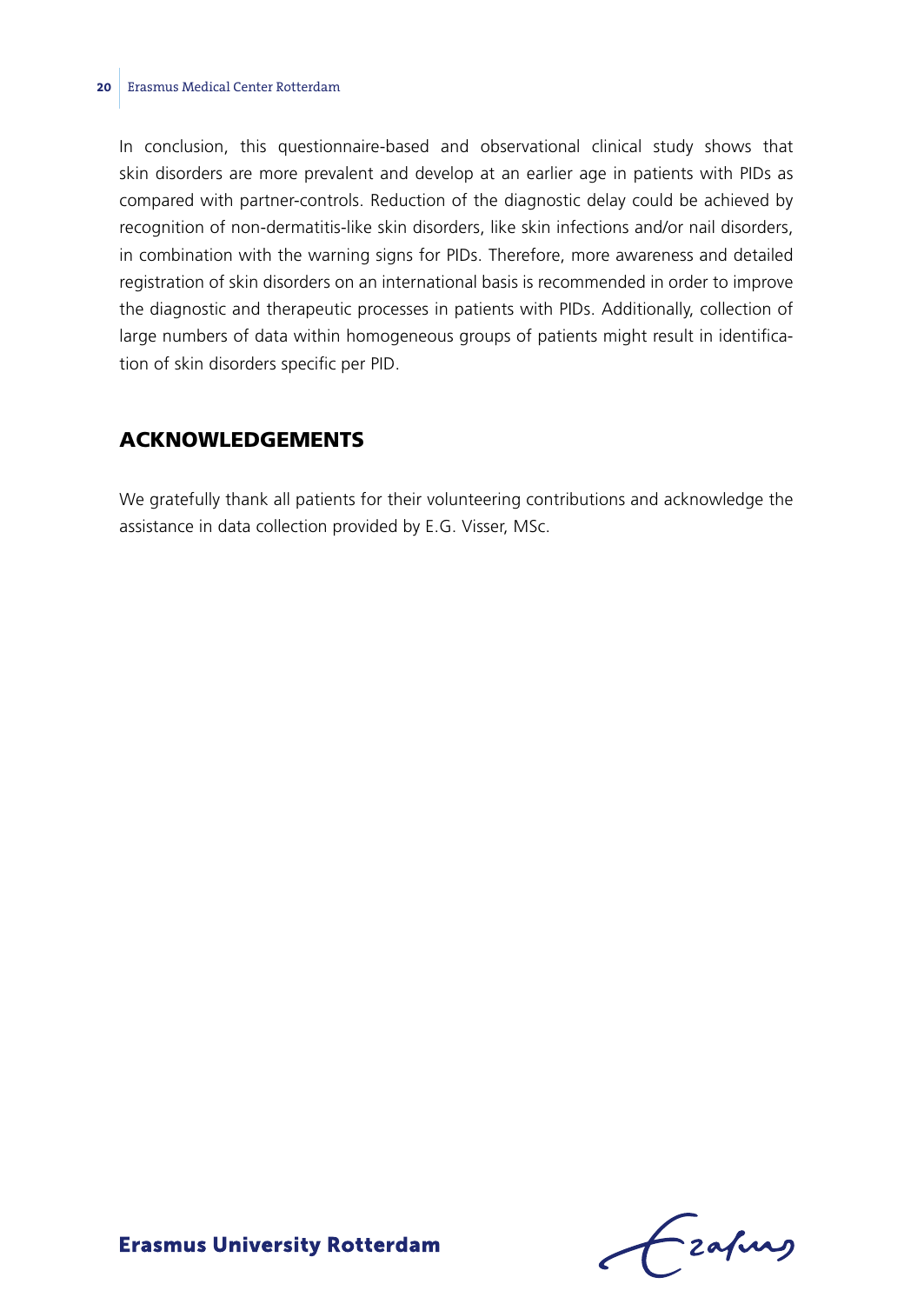# **REFERENCES**

- 1. Picard C, Bobby Gaspar H, Al-Herz W, Bousfiha A, Casanova JL, Chatila T, et al. International Union of Immunological Societies: 2017 Primary Immunodeficiency Diseases Committee Report on Inborn Errors of Immunity. *J Clin Immunol* 2018;**38**(1):96-128.
- 2. Bonilla FA, Khan DA, Ballas ZK, Chinen J, Frank MM, Hsu JT, et al. Practice parameter for the diagnosis and management of primary immunodeficiency. *Journal of Allergy and Clinical Immunology* 2015;**136**(5):1186-1205. e1178.
- 3. Al-Mousa H, Al-Saud B. Primary immunodeficiency diseases in highly consanguineous populations from Middle East and North Africa: epidemiology, diagnosis, and care. *Frontiers in immunology* 2017;**8**:678.
- 4. Samarghitean C, Ortutay C, Vihinen M. Systematic classification of primary immunodeficiencies based on clinical, pathological, and laboratory parameters. *J Immunol* 2009;**183**(11):7569- 7575.
- 5. Notarangelo L, Casanova JL, Fischer A, Puck J, Rosen F, Seger R, et al. Primary immunodeficiency diseases: an update. *J Allergy Clin Immunol* 2004;**114**(3):677-687.
- 6. de Vries E, European Society for Immunodeficiencies m. Patient-centred screening for primary immunodeficiency, a multi-stage diagnostic protocol designed for non-immunologists: 2011 update. *Clin Exp Immunol* 2012;**167**(1):108-119.
- 7. de Wit J, Brada RJK, van Veldhuizen J, Dalm VASH, Pasmans SGMA. Skin disorders are prominent features in primary immunodeficiency diseases: A systematic overview of current data. *Allergy* 2019;**74**(3):464-482.
- 8. Johnston SL. Clinical immunology review series: an approach to the patient with recurrent superficial abscesses. *Clin Exp Immunol* 2008;**152**(3):397-405.
- 9. Rosenzweig SD, Holland SM. Phagocyte immunodeficiencies and their infections. *J Allergy Clin Immunol* 2004;**113**(4):620-626.
- 10. Slatter MA, Gennery AR. Clinical immunology review series: an approach to the patient with recurrent infections in childhood. *Clin Exp Immunol* 2008;**152**(3):389-396.
- 11. Totté JE, van der Feltz WT, Hennekam M, van Belkum A, van Zuuren EJ, Pasmans SG. Prevalence and odds of Staphylococcus aureus carriage in atopic dermatitis: a systematic review and metaanalysis. *Br J Dermatol* 2016;**175**(4):687-695.
- 12. Ataeinia B, Montazeri A, Tavakol M, Azizi G, Kiaee F, Tavakolinia N, et al. Measurement of Health-Related Quality of Life in Primary Antibody-Deficient Patients. *Immunol Invest* 2017;**46**(4):329-340.
- 13. Rider NL, Kutac C, Hajjar J, Scalchunes C, Seeborg FO, Boyle M, et al. Health-Related Quality of Life in Adult Patients with Common Variable Immunodeficiency Disorders and Impact of Treatment. *J Clin Immunol* 2017;**37**(5):461-475.
- 14. Barlogis V, Mahlaoui N, Auquier P, Fouyssac F, Pellier I, Vercasson C, et al. Burden of Poor Health Conditions and Quality of Life in 656 Children with Primary Immunodeficiency. *J Pediatr* 2018;**194**:211-217 e215.
- 15. Barlogis V, Mahlaoui N, Auquier P, Pellier I, Fouyssac F, Vercasson C, et al. Physical health conditions and quality of life in adults with primary immunodeficiency diagnosed during childhood: A French Reference Center for PIDs (CEREDIH) study. *J Allergy Clin Immunol* 2017;**139**(4):1275- 1281 e1277.
- 16. Routes J, Costa-Carvalho BT, Grimbacher B, Paris K, Ochs HD, Filipovich A, et al. Health-Related Quality of Life and Health Resource Utilization in Patients with Primary Immunodeficiency

Czafurz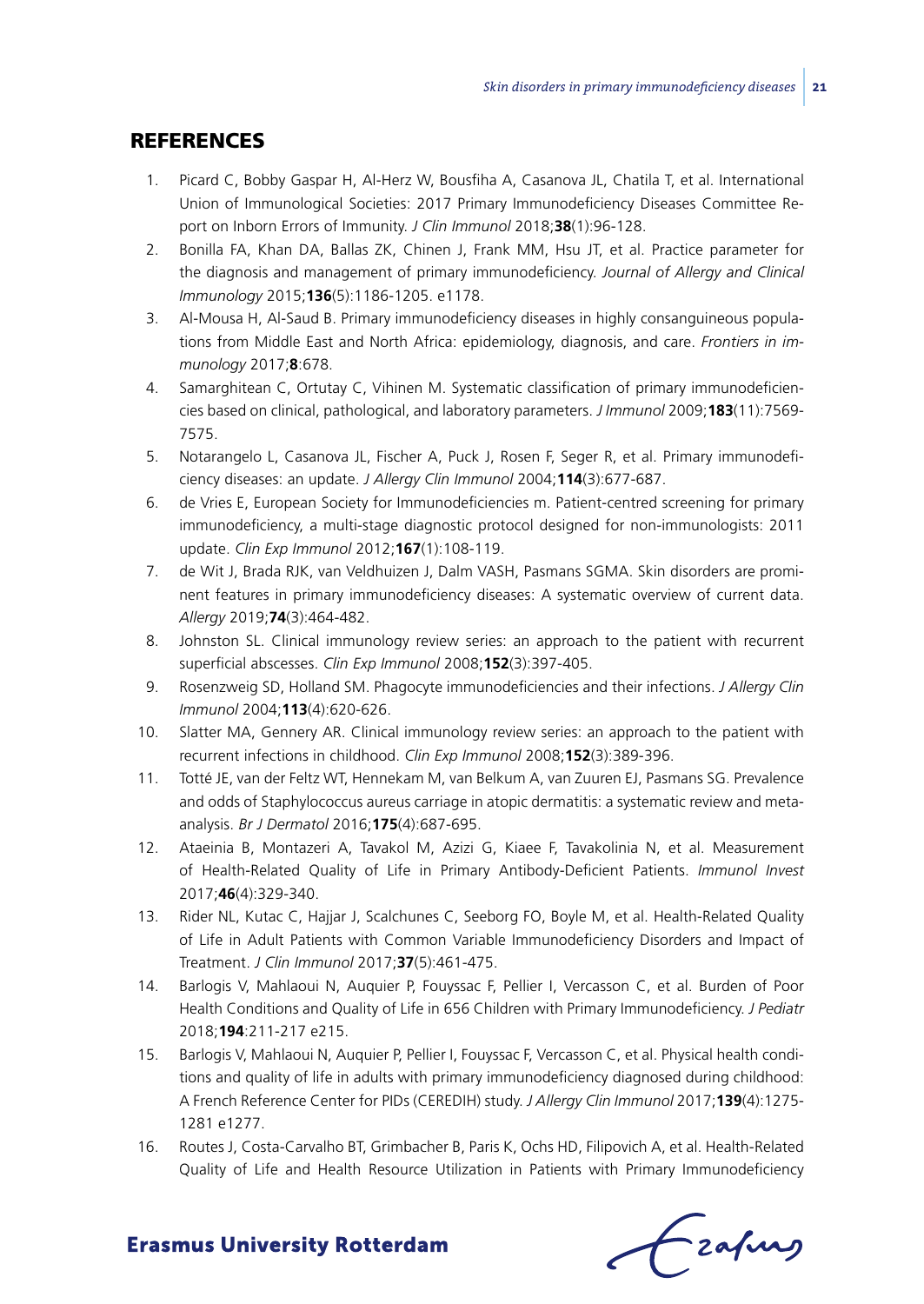#### **22** Erasmus Medical Center Rotterdam

Disease Prior to and Following 12 Months of Immunoglobulin G Treatment. *J Clin Immunol* 2016;**36**(5):450-461.

- 17. Resnick ES, Moshier EL, Godbold JH, Cunningham-Rundles C. Morbidity and mortality in common variable immune deficiency over 4 decades. *Blood* 2012;**119**(7):1650-1657.
- 18. Jonkman-Berk BM, van den Berg JM, Ten Berge IJ, Bredius RG, Driessen GJ, Dalm VA, et al. Primary immunodeficiencies in the Netherlands: national patient data demonstrate the increased risk of malignancy. *Clin Immunol* 2015;**156**(2):154-162.
- 19. https://esid.org/layout/set/print/Working-Parties/Clinical-Working-Party/Resources/10-Warning-Signs-of-PID-General. Accessed October, 2019.
- 20. Moin A, Farhoudi A, Moin M, Pourpak Z, Bazargan N. Cutaneous manifestations of primary immunodeficiency diseases in children. *Iran J Allergy Asthma Immunol* 2006;**5**(3):121-126.
- 21. Berron-Ruiz A, Berron-Perez R, Ruiz-Maldonado R. Cutaneous markers of primary immunodeficiency diseases in children. *Pediatr Dermatol* 2000;**17**(2):91-96.
- 22. https://www.kidscreen.org/english/login/manual/ Accessed July, 2019.
- 23. https://www.umcg.nl/SiteCollectionDocuments/research/institutes/SHARE/assessment%20t ools/handleiding\_rand36\_2e\_druk.pdf. Accessed July, 2019.
- 24. https://www.tno.nl/media/4727/vragenlijsten\_01032012.pdf. Accessed July, 2019.
- 25. Bousfiha A, Jeddane L, Picard C, Ailal F, Bobby Gaspar H, Al-Herz W, et al. The 2017 IUIS Phenotypic Classification for Primary Immunodeficiencies. *J Clin Immunol* 2018;**38**(1):129-143.
- 26. Pichard DC, Freeman AF, Cowen EW. Primary immunodeficiency update: Part I. Syndromes associated with eczematous dermatitis. *J Am Acad Dermatol* 2015;**73**(3):355-364; quiz 365-356.
- 27. Gommer A, Poos M. Constitutioneel eczeem: prevalentie en incidentie naar leeftijd en geslacht. *Volgsgezondheid Toekomst Verkenning, Nationaal Kompas Volksgezondheid (Bilthoven RIVM)* 2010.
- 28. Odhiambo JA, Williams HC, Clayton TO, Robertson CF, Asher MI. Global variations in prevalence of eczema symptoms in children from ISAAC Phase Three. *J Allergy Clin Immunol* 2009;**124**(6):1251-1258 e1223.
- 29. Oh J, Freeman AF, Program NCS, Park M, Sokolic R, Candotti F, et al. The altered landscape of the human skin microbiome in patients with primary immunodeficiencies. *Genome Res* 2013;**23**(12):2103-2114.
- 30. Krutmann J. Pre- and probiotics for human skin. *Clin Plast Surg* 2012;**39**(1):59-64.
- 31. Hepburn L, Hijnen DJ, Sellman BR, Mustelin T, Sleeman MA, May RD, et al. The complex biology and contribution of Staphylococcus aureus in atopic dermatitis, current and future therapies. *Br J Dermatol* 2017;**177**(1):63-71.
- 32. Kilic SS, Ozel M, Hafizoglu D, Karaca NE, Aksu G, Kutukculer N. The prevalences [correction] and patient characteristics of primary immunodeficiency diseases in Turkey--two centers study. *J Clin Immunol* 2013;**33**(1):74-83.
- 33. Gathmann B, Goldacker S, Klima M, Belohradsky BH, Notheis G, Ehl S, et al. The German national registry for primary immunodeficiencies (PID). *Clin Exp Immunol* 2013;**173**(2):372- 380.
- 34. Reda SM, Afifi HM, Amine MM. Primary immunodeficiency diseases in Egyptian children: a single-center study. *J Clin Immunol* 2009;**29**(3):343-351.
- 35. Abuzakouk M, Feighery C. Primary immunodeficiency disorders in the Republic of Ireland: first report of the national registry in children and adults. *J Clin Immunol* 2005;**25**(1):73-77.

Frahing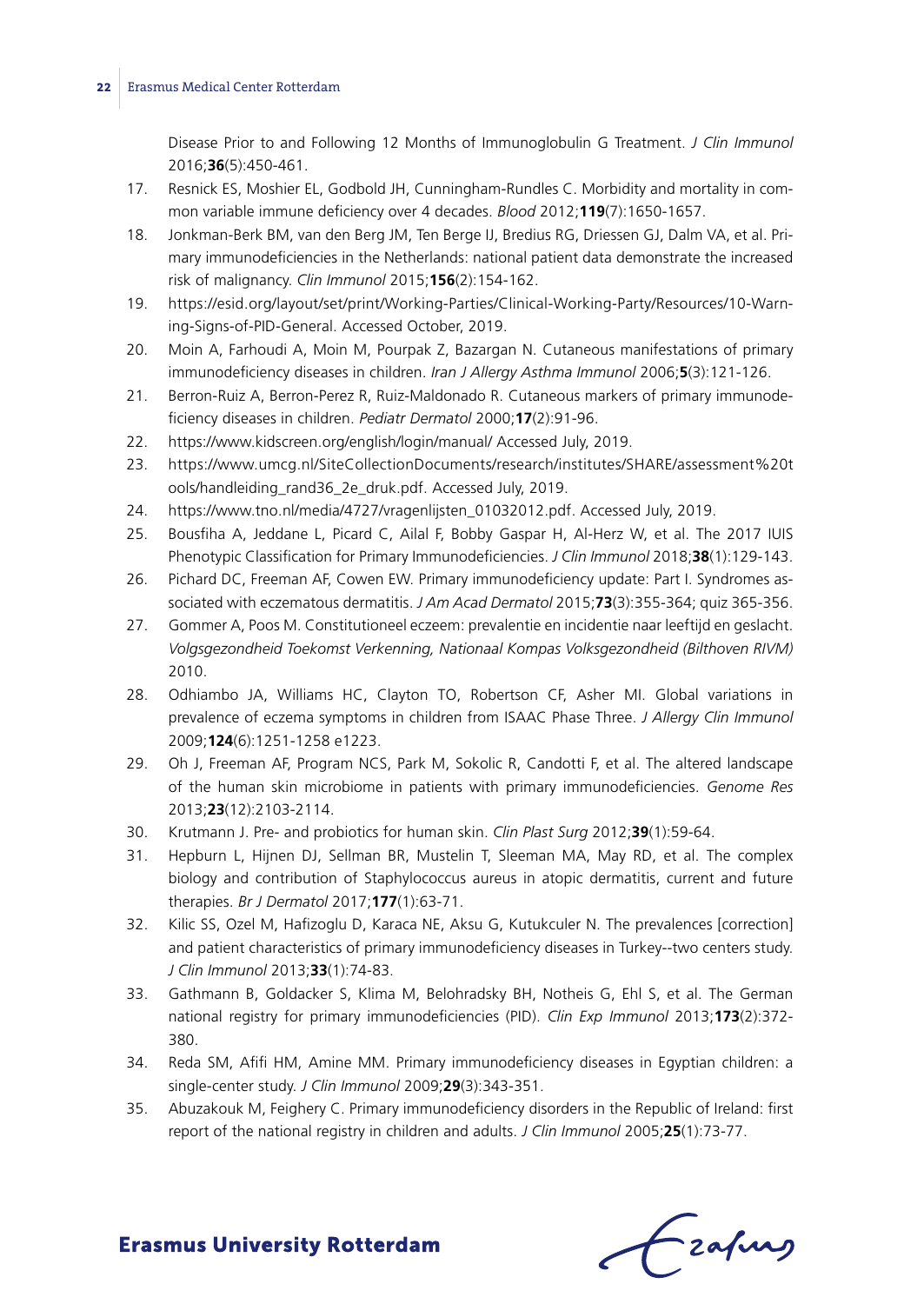## Supplementary material

#### **Appendix 1. Quality of life outcome measurements**

HR-QoL was assessed using the TNO-AZL Preschool Children's Quality of Life questionnaire (TAPQOL) for patients <4 years, KIDSCREEN-27 by parents for patients 4-11 years, KIDSCREEN-27 by child for patients 12-17 years, and Short Form 36 (SF-36) for adults. The skin-related QoL (SR-QoL) was measured using Infant's Dermatitis Quality of Life Index (IDQOL) for patients <4 years, Children's Dermatology Life Quality Index (CDLQI) for patients 4-17 years, and the Dermatology Life Quality Index (DLQI) for adults. The influence of the skin disorder on the HR-QoL was assessed using an 11-point Numeric Rating Scale (NRS).

#### **Appendix 2. Detailed sample and laboratory procedures**

Sampling procedures were based on the 'Manual of Procedures' for microbiome sampling of the Human Microbiome Project.<sup>1</sup> All samples were obtained by a clinical study physician wearing gloves. Sterile Copan 490CE.A swabs were used to sample the lesional skin and anterior nasal cavity. The skin surface was swabbed during 30 seconds. The mucosal surfaces of both the anterior nares were gently rubbed going round the area during 10 seconds. The swabs were sent to the laboratory at the day of collection using mail. Bacterial cultures were performed using routine diagnostic culture procedures, using blood agar plates and specific S. aureus culture plates (ChromID S. aureus Elite agar (SAIDE), Biomérieux, France) for overnight incubation at 37 °. Subsequently, species were determined by MALDI-TOF (Bruker Daltonics, Bremen, Germany).

## *Reference*

1. McInnes P, Cutting M. Manual of procedures for Human Microbiome Project, version 12.0. 2010. Available from: http://www.ncbi.nlm.nih.gov/projects/gap/cgi-bin/document.cgi?study\_ id=phs000228.v3.p1&phv=158680&phd=3190&pha=&pht=1184&phvf=&phdf=&phaf=&pht f=&dssp=1&consent=&temp=1#sec64.

#### **Appendix 3. Reference population KIDSCREEN-27**

Norm data thresholds for all scales were based on the KIDSCREEN-27 instructions and fixed at a value of the mean minus half and plus half a standard deviation. A study population mean that was lower or higher than the norm data thresholds was considered as noticeable or significant (depending on study population sample size ≤50 or >50) lower or better QoL, respectively, compared to the reference population.<sup>22</sup>

-zafurs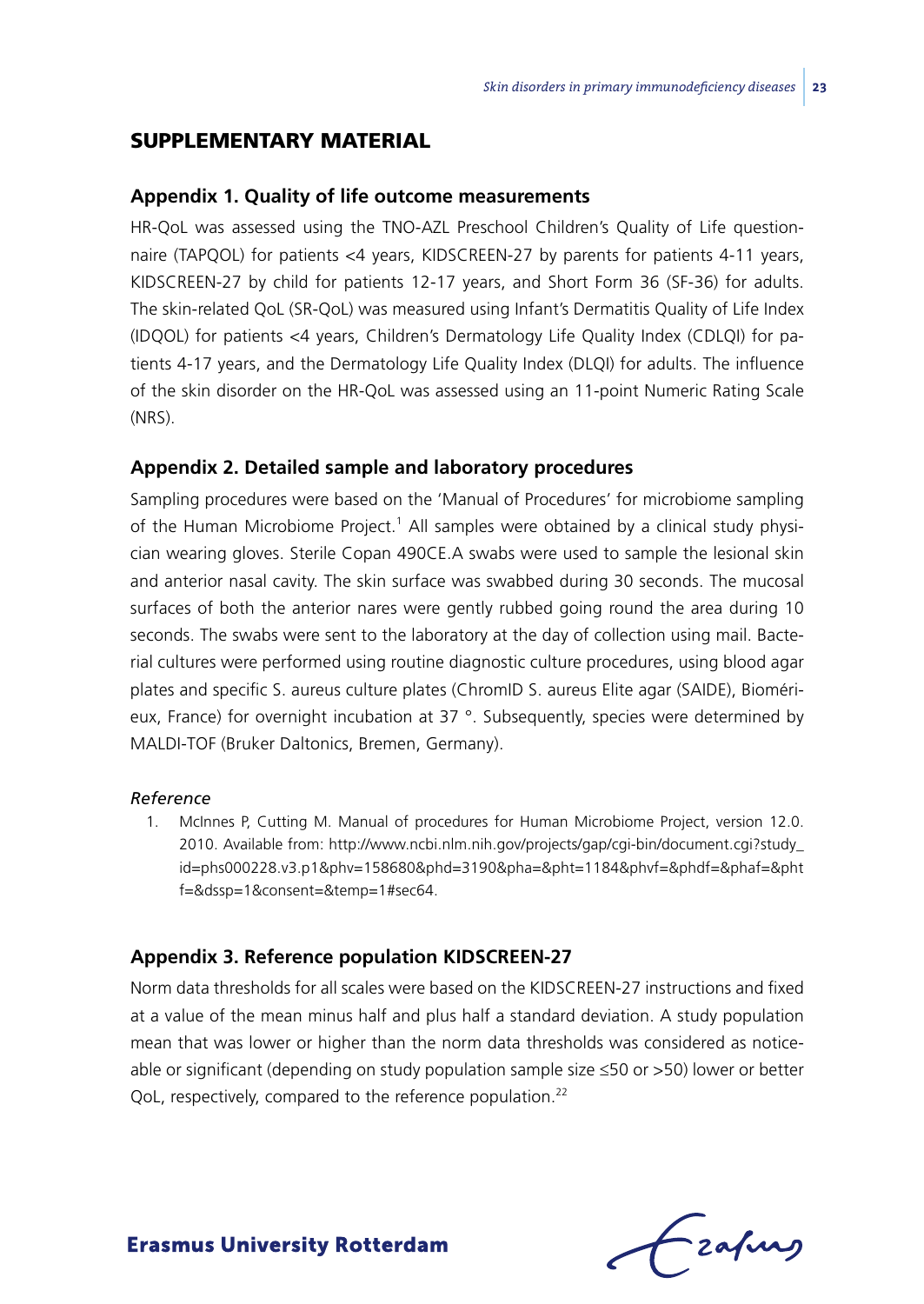# **24** Erasmus Medical Center Rotterdam

#### **Table S1.** Skin disorders in primary immunodeficiency diseases

|                                        | Pediatric<br>patients<br>(n=45) | Adult<br>patients<br>$(n=207)^{1}$ | Adult partner-<br>controls<br>(n=56) |
|----------------------------------------|---------------------------------|------------------------------------|--------------------------------------|
| <b>Dermatitis-like lesions</b> , n (%) | 24 (53.3)                       | 97 (46.9)                          | 17 (30.4)                            |
| (Atopic) dermatitis                    | 22 (48.9)                       | 61 (29.5)                          | $14(25.0)^2$                         |
| Seborrheic dermatitis                  | 7(15.6)                         | 27(13.0)                           | 1 $(1.8)^2$                          |
| Nummular eczema                        | 8(17.8)                         | 22 (10.6)                          | 1 $(1.8)^2$                          |
| Dermatitis herpetiformis               | 9(20.0)                         | 24 (11.6)                          | $2(3.6)^2$                           |
| Other dermatitis-like lesions          | 0(0.0)                          | 17(8.2)                            | $4(7.1)^2$                           |
| Hair abnormalities, $n$ (%)            | 5(11.1)                         | 55 (26.6)                          | $5(8.9)^2$                           |
| Hair loss disorders                    | 3(6.7)                          | 45 (21.7)                          | $4(7.1)^2$                           |
| Hair loss scalp                        | 3(6.7)                          | 32 $(15.5)^{3}$                    | $4(7.1)^2$                           |
| Hair loss eyelashes and eyebrows       | 2(4.4)                          | 11 $(5.3)^3$                       | $0(0.0)^2$                           |
| Other                                  | (0.0)                           | $4(1.9)^{3}$                       | $0(0.0)^2$                           |
| Excessive hair growth disorders        | 1(2.2)                          | 15(7.2)                            | $2(3.6)^2$                           |
| Hypertrichosis                         | 1(2.2)                          | $7(3.4)^4$                         | 1 $(1.8)^2$                          |
| Hirsutism                              | 1(2.2)                          | 11 $(5.3)^4$                       | 1 $(1.8)^2$                          |
| Other                                  | 0(0.0)                          | $0 (0.0)^4$                        | $(0.0)^2$                            |
| Hair pigmentation disorders            | 0(0.0)                          | 13(6.3)                            | $(0.0)^2$                            |
| Local depigmentation                   | (0.0)                           | 5(2.4)                             | $0(0.0)^2$                           |
| Silvery hair                           | 0(0.0)                          | 6(2.9)                             | $(0.0)^2$                            |
| Other                                  | 0(0.0)                          | 2(1.0)                             | $0(0.0)^2$                           |
| Other hair abnormalities               | 0(0.0)                          | 1(0.5)                             | $(0.0)^2$                            |
| Bamboo hair                            | 0(0.0)                          | 1(0.5)                             | $(0.0)^2$                            |
| Skin infections, n (%)                 | 29 (64.4)                       | 127(61.4)                          | 10 (17.9)                            |
| Fungal skin infections                 | 11(24.4)                        | 62 (30.0)                          | 5(8.9)                               |
| Oral fungal infection                  | 8(17.8)                         | 38 $(18.4)^4$                      | 2(3.6)                               |
| Genital fungal infection               | 3(6.7)                          | 37 $(17.9)^4$                      | 3(5.4)                               |
| Cutaneous fungal infection             | 4(8.9)                          | 40 $(19.3)^4$                      | 4(7.1)                               |
| Other                                  | 1(2.2)                          | $1(0.5)^4$                         | 0(0.0)                               |
| Viral skin infections                  | 24 (53.3)                       | 84 (40.6)                          | 3(5.4)                               |
| Varicella zoster virus infection       | 21 (46.7)                       | 21(10.1)                           | 1(1.8)                               |
| Herpes zoster virus infection          | 3(6.7)                          | 32 (15.5)                          | 2(3.6)                               |
| Oral herpes simplex infection          | 4(8.9)                          | 32 (15.5)                          | 0(0.0)                               |
| Genital herpes simplex infection       | 0(0.0)                          | 16(7.7)                            | 0(0.0)                               |
| Warts                                  | 11(24.4)                        | 45 (21.7)                          | 0(0.0)                               |
| Molluscum contagiosum                  | 13 (28.9)                       | 15(7.2)                            | 0(0.0)                               |
| Other                                  | 0(0.0)                          | 1(0.5)                             | 0(0.0)                               |
| Bacterial skin infections              | 15 (33.3)                       | 66 (31.9)                          | 1(1.8)                               |
| Abscesses                              | 4(8.9)                          | 25 (12.1)                          | 0(0.0)                               |
| Impetigo                               | 7(15.6)                         | 12(5.8)                            | 0(0.0)                               |

Czahny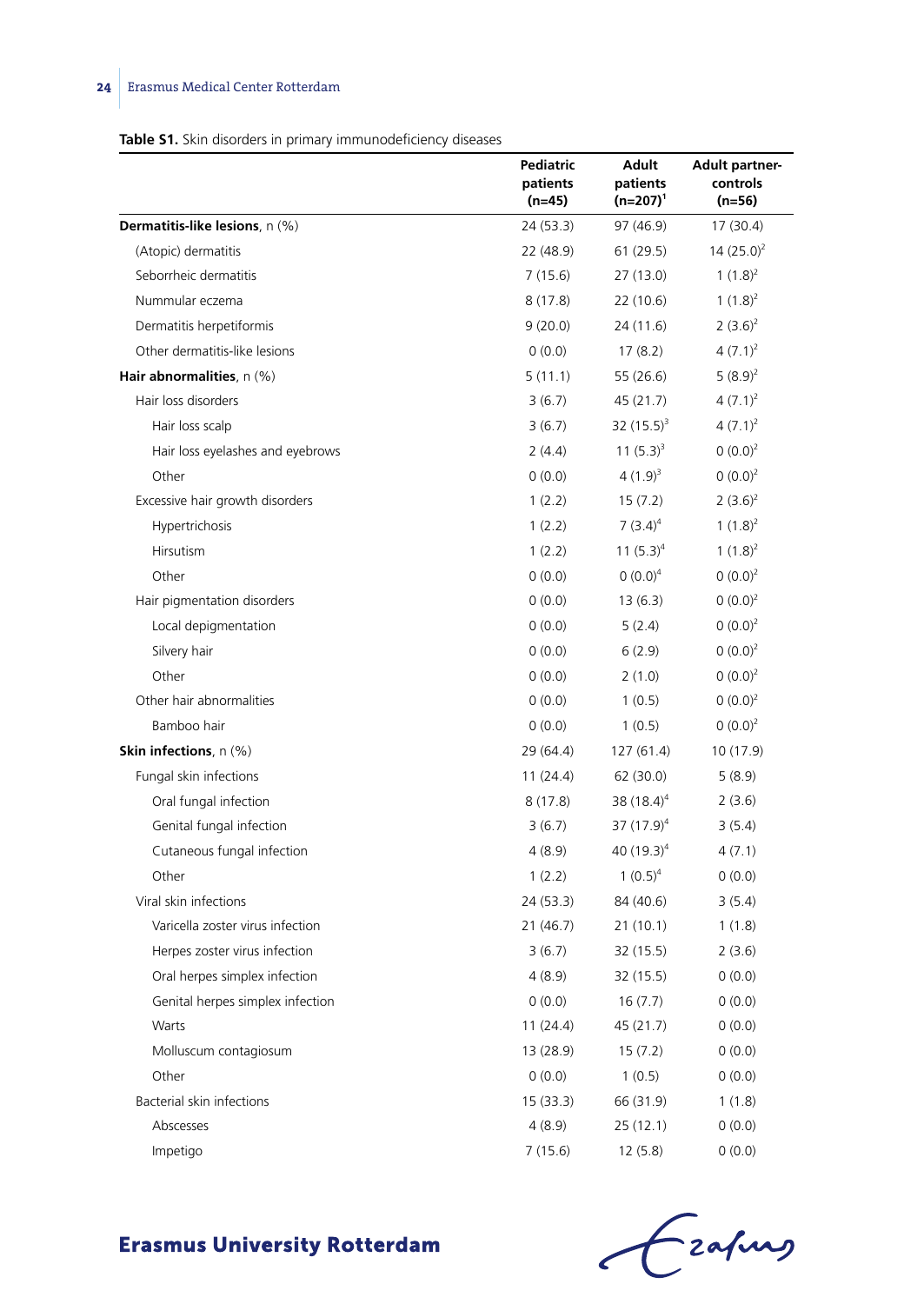| <b>Table S1.</b> Skin disorders in primary immunodeficiency diseases (continued) |  |  |  |
|----------------------------------------------------------------------------------|--|--|--|
|----------------------------------------------------------------------------------|--|--|--|

|                                               | Pediatric<br>patients<br>(n=45) | <b>Adult</b><br>patients<br>$(n=207)^1$ | <b>Adult partner-</b><br>controls<br>(n=56) |
|-----------------------------------------------|---------------------------------|-----------------------------------------|---------------------------------------------|
| Folliculitis                                  | 3(6.7)                          | 38 (18.4)                               | 1(1.8)                                      |
| Cellulitis                                    | 0(0.0)                          | 8(3.9)                                  | 0(0.0)                                      |
| Furuncle                                      | 3(6.7)                          | 28 (13.5)                               | 0(0.0)                                      |
| Other                                         | 1(2.2)                          | 4(1.9)                                  | 0(0.0)                                      |
| Other skin infections                         | 8(17.8)                         | 38 (18.4)                               | 1(1.8)                                      |
| Perleche                                      | 8(17.8)                         | 38 (18.4)                               | 1(1.8)                                      |
| Other                                         | 1(2.2)                          | 5(2.4)                                  | 0(0.0)                                      |
| Ulcers, n (%)                                 | 16(35.6)                        | 53 (25.6)                               | 2(3.6)                                      |
| Oral ulcers                                   | 16 (35.6)                       | 47 (22.7)                               | 2(3.6)                                      |
| Nasal ulcers                                  | 2(4.4)                          | 14(6.8)                                 | 0(0.0)                                      |
| Other ulcers                                  | 0(0.0)                          | 3(1.4)                                  | 0(0.0)                                      |
| Ecthyma                                       | (0.0)                           | 0(0.0)                                  | 0(0.0)                                      |
| Erythematous skin lesions, n (%)              | 5(11.1)                         | 45 (21.7)                               | 2(3.6)                                      |
| Erythroderma                                  | 1(2.2)                          | 11(5.3)                                 | 1(1.8)                                      |
| Red spots                                     | 3(6.7)                          | 28 (13.5)                               | 2(3.6)                                      |
| Erythema induratum                            | 1(2.2)                          | 3(1.4)                                  | 1(1.8)                                      |
| Erythema nodosum                              | 0(0.0)                          | 3(1.4)                                  | 1(1.8)                                      |
| Other                                         | 1(2.2)                          | 12(5.8)                                 | 0(0.0)                                      |
| Vascular disorders, n (%)                     | 7 (15.6)                        | 50 (24.2)                               | 2(3.6)                                      |
| Telangiectasia                                | 3(6.7)                          | 32 (15.5)                               | 2(3.6)                                      |
| Telangiectasia on eyes                        | 2(4.4)                          | 4(1.9)                                  | 0(0.0)                                      |
| Telangiectasia on cheeks and/or nose          | 1(2.2)                          | 21 (10.1)                               | 0(0.0)                                      |
| Telangiectasia on ears                        | 0(0.0)                          | 0(0.0)                                  | 0(0.0)                                      |
| Telangiectasia on shoulders, back and/or neck | 0(0.0)                          | 4 (1.9)                                 | 0(0.0)                                      |
| Telangiectasia on total body                  | 0(0.0)                          | 2(1.0)                                  | 0(0.0)                                      |
| Other                                         | 1(2.2)                          | 10 (4.8)                                | 1(1.8)                                      |
| Vasculitis                                    | 2(4.4)                          | 9(4.3)                                  | 0(0.0)                                      |
| Allergic vasculitis                           | 0(0.0)                          | (0.0)                                   | 0(0.0)                                      |
| Other                                         | 1 $(2.2)^4$                     | 9(4.3)                                  | 0(0.0)                                      |
| Petechia/purpura                              | 2(4.4)                          | 12(5.8)                                 | 0(0.0)                                      |
| Oral petechia/purpura                         | 0(0.0)                          | 2(1.0)                                  | 0(0.0)                                      |
| Other                                         | 2(4.4)                          | 10(4.8)                                 | 0(0.0)                                      |
| Other vascular disorders                      | 0(0.0)                          | 7(3.4)                                  | 1(1.8)                                      |
| Pigmentation disorders, n (%)                 | 15(33.3)                        | 73 (35.3)                               | 4(7.1)                                      |
| Hyperpigmentation disorders                   | 13 (28.9)                       | 45 (21.7)                               | 3(5.4)                                      |
| Cafe au lait maculae                          | 6(13.3)                         | 18 (8.7)                                | 1(1.8)                                      |
| Naevus >5mm                                   | 8(17.8)                         | 23(11.1)                                | 2(3.6)                                      |
| Acanthosis nigricans                          | 0(0.0)                          | 4(1.9)                                  | 0(0.0)                                      |



Czapus  $\overline{\epsilon}$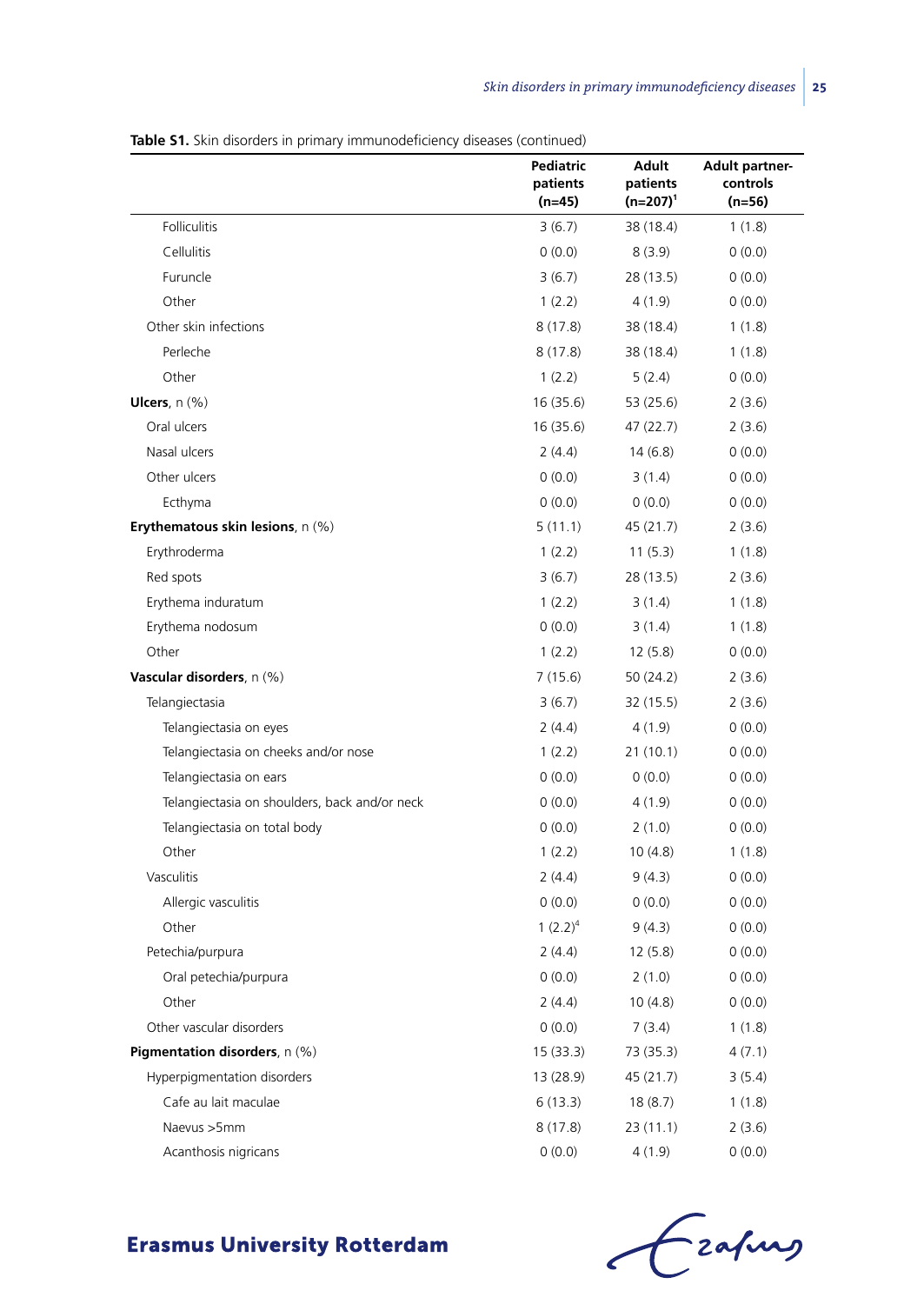# **26** Erasmus Medical Center Rotterdam

#### **Table S1.** Skin disorders in primary immunodeficiency diseases (continued)

|                               | Pediatric<br>patients<br>(n=45) | Adult<br>patients<br>$(n=207)^{1}$ | <b>Adult partner-</b><br>controls<br>(n=56) |
|-------------------------------|---------------------------------|------------------------------------|---------------------------------------------|
| Other                         | 1(2.2)                          | 11(5.3)                            | 0(0.0)                                      |
| Hypopigmentation disorders    | 4(8.9)                          | 25(12.1)                           | 1(1.8)                                      |
| Vitiligo                      | 0(0.0)                          | 21(10.1)                           | 0(0.0)                                      |
| Albinism                      | 0(0.0)                          | 0(0.0)                             | 0(0.0)                                      |
| Halo naevus                   | (0.0)                           | 2(1.0)                             | 0(0.0)                                      |
| Hypopigmented spots           | 4(8.9)                          | 3(1.4)                             | 0(0.0)                                      |
| Other                         | 0(0.0)                          | 0(0.0)                             | 1(1.8)                                      |
| Other pigmentation disorders  | 7(15.6)                         | 22 (10.6)                          | 0(0.0)                                      |
| Blue naevus                   | 0(0.0)                          | 1(0.5)                             | 0(0.0)                                      |
| Freckles                      | 7(15.6)                         | 22 (10.6)                          | 0(0.0)                                      |
| Other                         | (0.0)                           | 2(1.0)                             | 0(0.0)                                      |
| Neoplastic disorders, n (%)   | 0(0.0)                          | 20(9.7)                            | 3(5.4)                                      |
| Cutaneous lymphoma            | 0(0.0)                          | 1(0.5)                             | 0(0.0)                                      |
| Basal cell carcinoma          | 0(0.0)                          | 10 (4.8)                           | 1(1.8)                                      |
| Squamous cell carcinoma       | (0.0)                           | 4 (1.9)                            | 0(0.0)                                      |
| Melanoma                      | (0.0)                           | 2(1.0)                             | 1(1.8)                                      |
| Other neoplastic disorders    | (0.0)                           | 6(2.9)                             | 1(1.8)                                      |
| Rash, $n$ $(\%)$              | 24 (53.3)                       | 57 (27.5)                          | 4(7.1)                                      |
| Newborn rash                  | 6(13.3)                         | 6(2.9)                             | 0(0.0)                                      |
| Papulosquamous rash           | 3(6.7)                          | 9(4.3)                             | 1(1.8)                                      |
| Maculopapular rash            | 11(24.4)                        | 15(7.2)                            | 0(0.0)                                      |
| Papulopustular rash           | 6(13.3)                         | 15(7.2)                            | 1(1.8)                                      |
| Eczematous rash               | 14(31.1)                        | 32 (15.5)                          | 2(3.6)                                      |
| Other                         | 2(4.4)                          | 10(4.8)                            | 0(0.0)                                      |
| Nail disorders, n (%)         | 12 (26.7)                       | 80 (38.6)                          | 4(7.1)                                      |
| Non-infectious nail disorders | 9(20.0)                         | 44 (21.3)                          | 3(5.4)                                      |
| Congenital nail disorders     | 2(4.4)                          | 2(1.0)                             | 0(0.0)                                      |
| Acquired nail disorders       | 2(4.4)                          | 11(5.3)                            | 2(3.6)                                      |
| Thickening                    | 3(6.7)                          | 24 (11.6)                          | 1(1.8)                                      |
| Other                         | 5(11.1)                         | 20(9.7)                            | 1(1.8)                                      |
| Infectious nail disorders     | 5(11.1)                         | 61 (29.5)                          | 2(3.6)                                      |
| Paronychia                    | 3(6.7)                          | 29 (14.0)                          | 0(0.0)                                      |
| Onychomycosis                 | 3(6.7)                          | 39 (18.8)                          | 2(3.6)                                      |
| Other                         | (0.0)                           | 3(1.4)                             | 0(0.0)                                      |
| Other nail disorders          | 0(0.0)                          | 1(0.5)                             | 0(0.0)                                      |
| Psoriasis-like lesions, n (%) | 1(2.2)                          | 20(9.7)                            | 1(1.8)                                      |
| Psoriasis                     | $0(0.0)^5$                      | 17(8.2)                            | 1(1.8)                                      |
| Other psoriasis like-lesions  | $0 (0.0)^5$                     | 2(1.0)                             | 0(0.0)                                      |

Crafing